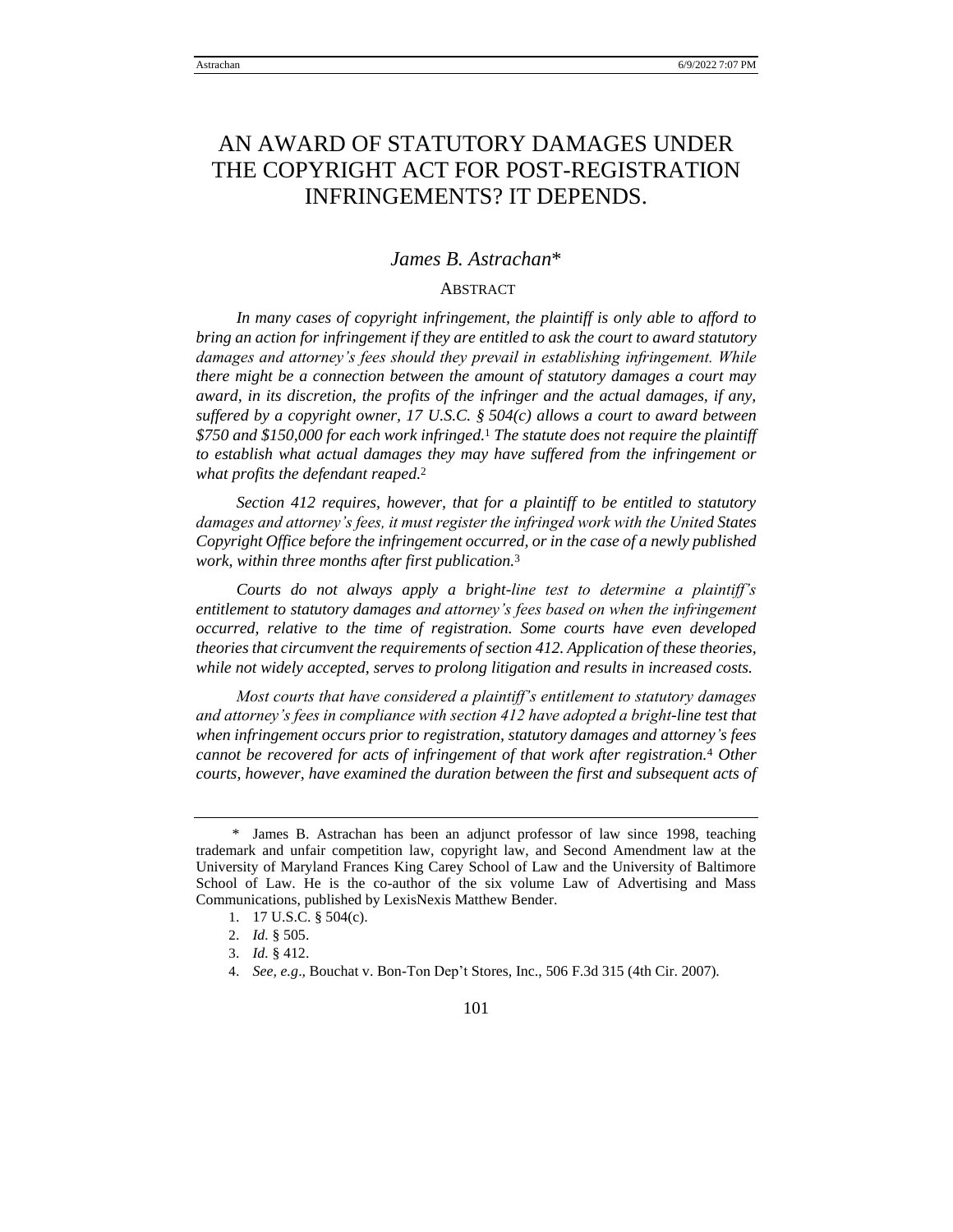*infringement, or the nature of the infringement of the right enumerated by section 106(a) and have considered these acts to be separate acts of infringement, entitling a plaintiff to these extraordinary remedies—even though infringement began prior to registration and a reading of sections 504, 505, and 412 would appear to block such an award.*<sup>5</sup>

*Courts faced with a motion to dismiss claims for these remedies where it is alleged that infringement began prior to registration, regardless of what occurred regarding the same work after registration, should act in a consistent manner where certain key facts are alleged or established. Failure to foreclose availability of statutory damages and attorney's fees remedies seem to prolong litigation that might otherwise settle quickly if these remedies were not available in cases where profits have yet to be earned and damage to the work has not occurred.*

*This Article examines both sides of this issue, as well as the legislative history of section 412,*<sup>6</sup> *and concludes there should be no judicial discretion as to the availability of these remedies. If the work was infringed by a defendant prior to registration, and after, the plaintiff is not entitled to recover statutory damages and attorney's fees.*

### TABLE OF CONTENTS

| II. Entitlement to Statutory Damages and Attorney's Fees104                |  |
|----------------------------------------------------------------------------|--|
|                                                                            |  |
| IV. Are Pre- and Post-Registration Infringing Activity                     |  |
|                                                                            |  |
|                                                                            |  |
| VI. The Same Fashion Or Different In Kind: Does It Matter?114              |  |
| VII. Legislative History: Statutory Damages Under Section 504(c) and       |  |
| Attorney's Fees Under Section 505 Are Subject to the Requirements of       |  |
|                                                                            |  |
| VIII. If the Infringement Began Prior to Registration, and Continued After |  |
| Registration, Are These Acts of Infringement Separate or Continuing        |  |
|                                                                            |  |
|                                                                            |  |
|                                                                            |  |

5. *See, e.g.,* Derek Andrew, Inc. v. Poof Apparel Corp., 528 F.3d 696, 701 (9th Cir. 2008); Troll Co. v. Uneeda Doll Co*.,* 483 F.3d 150, 158 (2d Cir. 2007).

6. *Infra* Part VII.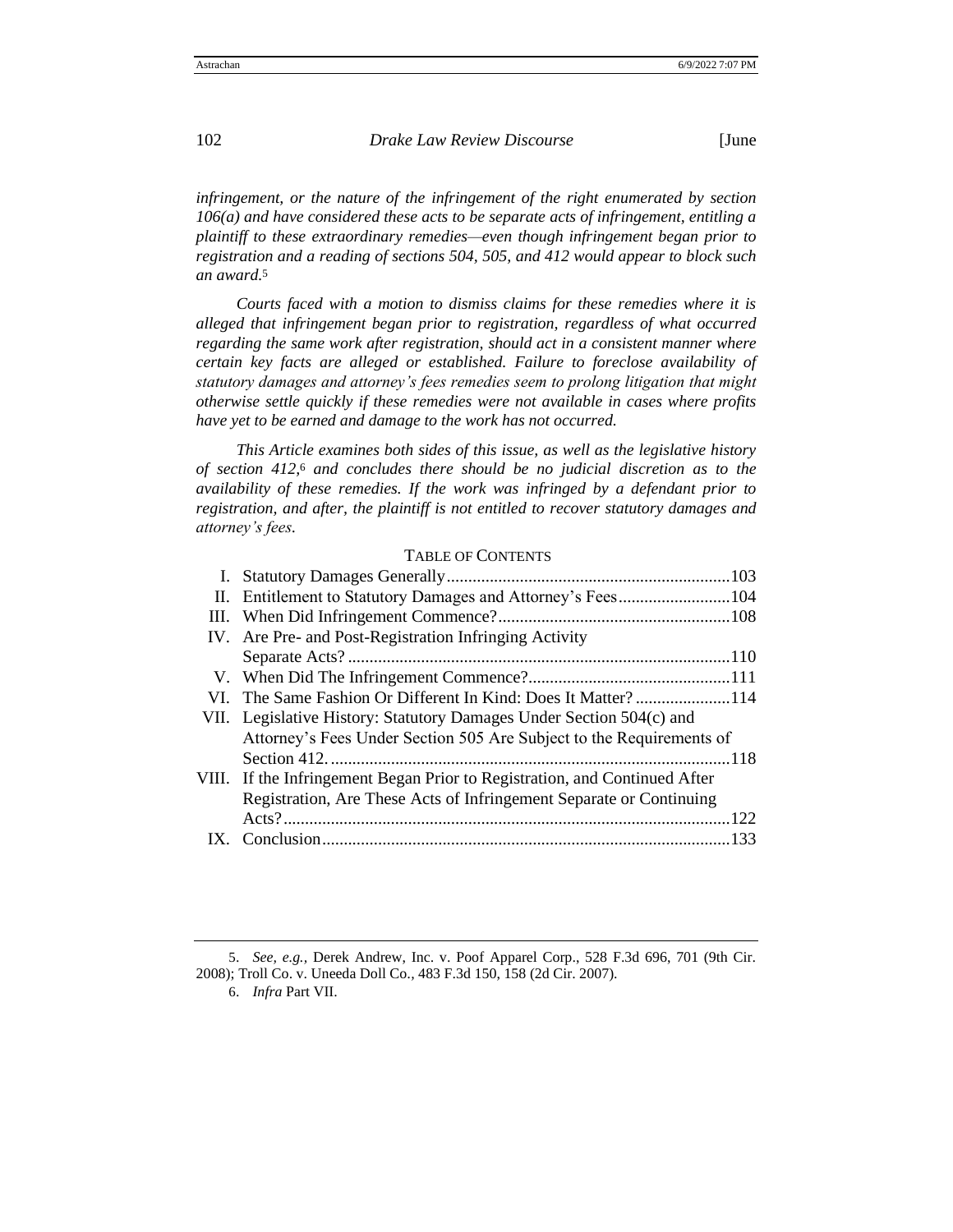# I. STATUTORY DAMAGES GENERALLY

"Ordinarily, we review for an abuse of discretion whether to award attorney's fees. Section 412(1), however, leaves no room for discretion, mandating that no attorney's fees or statutory damages be awarded so long as the infringement commenced before registration of the copyright." 7

A plaintiff that has established copyright infringement, as defined by 17 U.S.C. § 106,<sup>8</sup> is entitled to assert a claim for monetary damages.<sup>9</sup> Those damages can be the actual damages suffered that are attributable to the infringement and the defendant's profits not taken into account in computing actual damages.<sup>10</sup> Or, if the plaintiff prevails in their infringement action and are able to meet the requirements of section 412, they may elect statutory damages in lieu of recovering its actual damages and the defendant's profits.<sup>11</sup> If the successful plaintiff is entitled to elect recovery of statutory damages, they are also entitled to seek attorney's fees as part of the costs recoverable.<sup>12</sup>

If the owner of the infringed copyright chooses to elect statutory damages, assuming they are entitled to statutory damages, they must make its election at any time before final judgement is rendered.<sup>13</sup> A plaintiff's election to recover statutory damages is in lieu of its recovery of actual damages and profits, as the statute uses the disjunctive "or" to require a plaintiff to choose between these two remedies.<sup>14</sup> Following a finding of infringement, and a timely election of statutory damages by a qualified plaintiff, the court is permitted to award statutory damages per work infringed in an amount "not less than \$750 or more than \$30,000 as the court considers just."<sup>15</sup> The stakes can increase substantially for both an infringed owner

<sup>7</sup>. Johnson v. Jones, 149 F.3d 494, 505 (6th Cir. 1998) (internal citations omitted); *see also Derek Andrew, Inc.*, 528 F.3d at 699.

<sup>8</sup>. 17 U.S.C. § 106 establishes six exclusive rights for the owner of a copyright to use or license its copyright. They include reproduction, preparation of derivative works, distribution of copies, the right of public performance for two categories of works, and public display. 17 U.S.C. § 106. The U.S. Copyright Office advises "[a]s a general matter, copyright infringement occurs when a copyrighted work is reproduced, distributed, performed, publicly displayed[,] or made into a derivative work, without the permission of the copyright owner." *Definitions*, U.S. COPYRIGHT OFFICE, <https://www.copyright.gov/help/faq-definitions.html> [https://perma.cc/5UN7-AGVF].

<sup>9</sup>. 17 U.S.C. § 504(a)–(b).

<sup>10</sup>. *Id.* § 504(b).

<sup>11</sup>. *Id.* § 412.

<sup>12</sup>. *Id.* §§ 412, 504(c)(1).

<sup>13</sup>. *Id.* §§ 504(a)–(b), 504(c)(1).

<sup>14</sup>. *Id.* § 504(a)(1).

<sup>15</sup>. *Id.* § 504(c)(1).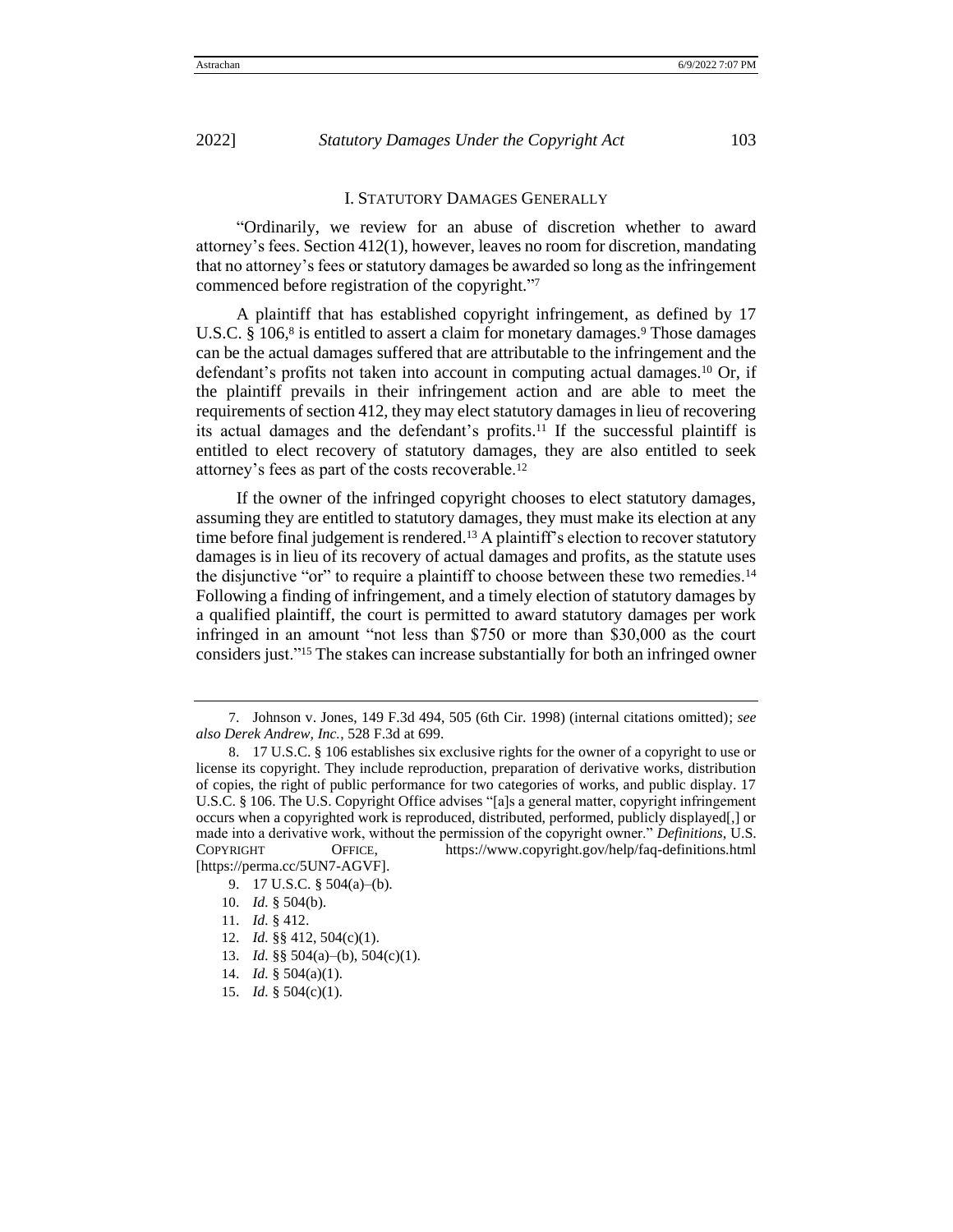of a copyrighted work and the infringer if the infringement was willful; if the plaintiff can "sustain[] the burden of proving, and the court finds, that infringement was committed willfully, the court in its discretion" may award statutory damages not to exceed \$150,000 for each work infringed.<sup>16</sup> One court held that for an infringement to be considered willful, the infringer must either have known about the copyright or recklessly disregarded its existence.<sup>17</sup>

The ability of a successful copyright plaintiff to assert entitlement to an award of statutory damages is of significant benefit as facially doing so eliminates the need to establish a defendant's gross revenues attributable to the infringement and its own damages.<sup>18</sup> This includes the elimination of the need for expensive dueling experts that may be necessary to establish gross revenues, gross revenues attributable to the act of infringement, and expenses that are deductible to calculate profits, as well as damages suffered by a plaintiff as a result of the infringement.<sup>19</sup> It is the plaintiff's burden to establish the defendant's gross revenues, and to prove a nexus between the act of infringement and those revenues; the burden then shifts to the defendant to prove their deductible expenses and those elements of their expenses that are attributable to factors other than the copyrighted work.<sup>20</sup>

#### II. ENTITLEMENT TO STATUTORY DAMAGES AND ATTORNEY'S FEES

The Copyright Act permits a court to award "a reasonable attorney's fee to the prevailing party as part of the costs."<sup>21</sup> Section 505 makes no mention of any requirements other than being the prevailing party.<sup>22</sup> On its face, section 505 would appear to allow for an award of attorney's fees to any prevailing party; this is not the case.<sup>23</sup> A prevailing plaintiff who wants to recover statutory damages must comply with statutorily specified prerequisites related to the timing of its

<sup>16</sup>. *Id.* § 504(c)(2).

<sup>17</sup>. Erickson Prods. v. Kast, 921 F.3d 822, 833 (9th Cir. 2019) (quoting Unicolors, Inc. v. Urban Outfitters, Inc., 853 F.3d 980, 991 (9th Cir. 2017)); *see also* Microsoft Corp. v. Grey Comput., 910 F. Supp. 1077, 1093 (D. Md. 1995) (holding that "[d]efendants' conduct, business practices and knowledge of Microsoft's licensing practices support the [c]ourt's conclusion that [d]efendants intentionally infringed upon Microsoft's copyrights.").

<sup>18</sup>. *See* 17 U.S.C. § 504(b), (c)(2).

<sup>19</sup>. *See* Bouchat v. Bon-Ton Dep't Stores, Inc., 506 F.3d 315, 325 (4th Cir. 2007) (stating that the jury found that defendant's income "was attributable completely to factors others than the artwork.") (quoting Bouchat v. Baltimore Ravens Football Club, Inc., 346 F.3d 514, 527 (4th Cir. 2003)).

<sup>20</sup>. *Baltimore Ravens Football Club, Inc.*, 346 F.3d at 520 (citing Konor Enters., Inc. v. Eagle Publ'ns, Inc., 878 F.2d 138, 140 (4th Cir. 1989)).

<sup>21</sup>. 17 U.S.C. § 505.

<sup>22</sup>. *Id.* 

<sup>23</sup>*. Id.*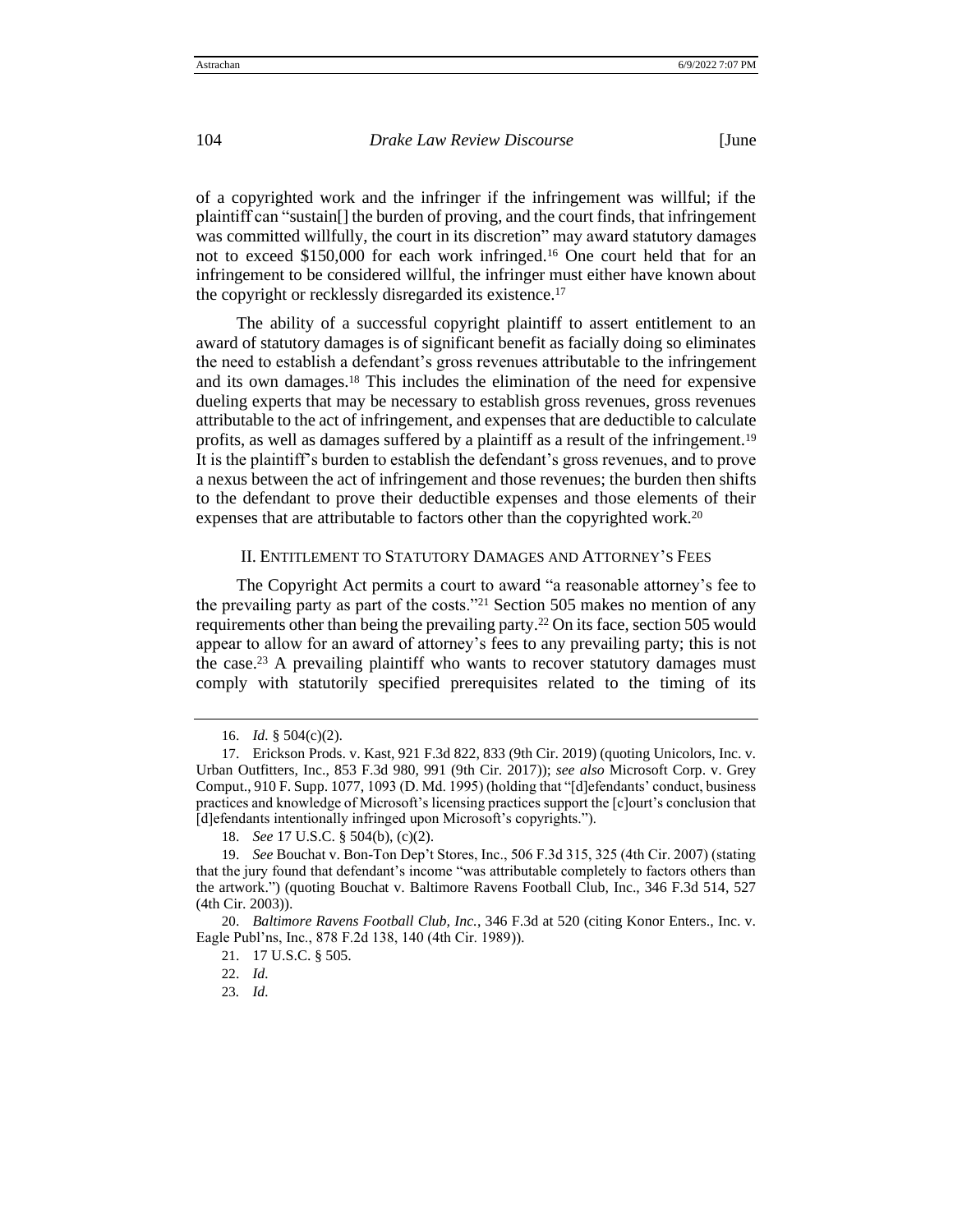registration of the infringed work.<sup>24</sup> These requirements, as well as the requirements for statutory damages, are found in sections  $412$  and  $504(c)$ .<sup>25</sup> If a prevailing owner of an infringed work fails to comply with the conditions imposed by section 412, "no award of statutory damages or of attorney's fees, as provided by sections 504 and 505, shall be made for" infringement of a work.<sup>26</sup> The statutory prerequisite, as codified in section 412, for entitlement to an award of attorney's fees and statutory damages under sections 504(c) and 505 is that the effective date of the registration of the infringed work must precede the act of infringement.<sup>27</sup> In the case of a published work, unless the registration is made within three months following the first publication of the work, or in the case of an unpublished work, unless the registration is made before the infringement, without a grace period of three months.<sup>28</sup> There are no exceptions contained in the Copyright Act, and the language is deceptively simple.<sup>29</sup>

The effective date of registration is critical to the prevailing copyright holder's entitlement of an award of attorney's fees and statutory damages.<sup>30</sup> The effective date of registration is the day that the United States Copyright Office "receives in proper form all required elements—an acceptable application, an acceptable deposit, and a nonrefundable filing fee. The [effective] date is not set until all the required elements are in the Office's possession."<sup>31</sup> The effective date is not based on how long it takes the office to review material and mail to the registrant a certificate of registration, but if the application is not complete as to data, payment, or deposit copies, the effective date of registration will be

as:

[T]he distribution of copies or phonorecords of a work to the public by sale or other transfer of ownership, or by rental, lease, or lending. The offering to distribute copies or phonorecords to a group of persons for purposes of further distribution, public performance, or public display constitutes publication. A public performance or display of a work does not of itself constitute publication. Generally, publication occurs on the date on which copies of the work are first made available to the public.

U.S. Copyright Office, *Definitions*, <https://www.copyright.gov/help/faq-definitions.html> [https://perma.cc/5UN7-AGVF].

29. *See generally* 17 U.S.C. §§ 412, 504.

30. *See id.* § 412.

31. U.S. Copyright Office, *Copyright Basics*, (Sept. 2021) 1, 5 <https://www.copyright.gov/circs/circ01.pdf> [https://perma.cc/5C4C-VGD4].

<sup>24</sup>. 17 U.S.C. § 412; 17 U.S.C. § 504(c).

<sup>25</sup>. 17 U.S.C. § 412; 17 U.S.C. § 504(c).

<sup>26</sup>. 17 U.S.C. § 412.

<sup>27</sup>. *Id.* 

<sup>28</sup>. *Id.* § 412(1)–(2). "Publication" is defined by the United States Register of Copyrights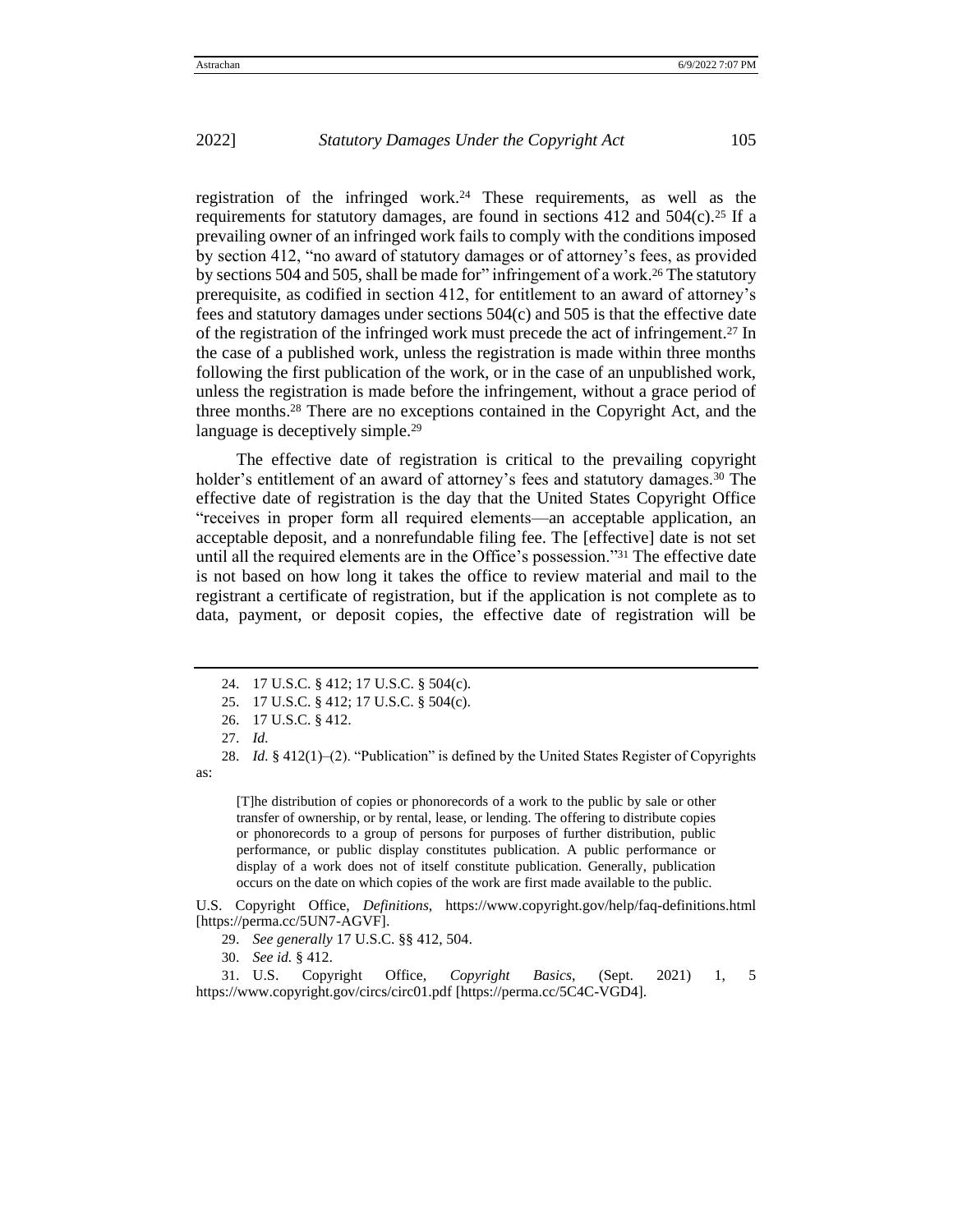postponed until the date the office receives all needed materials.<sup>32</sup> As clearly written as the statutory requirement for entitlement to legal fees and statutory damages appears, and as much as it appears to create a bright-line test for entitlement, its interpretation is not always so straightforward.

Affirming Senior District Judge Marvin J. Garbis of the U.S. District Court for the District of Maryland, the Court of Appeals for the Fourth Circuit succinctly stated the rule, and its reason, for the preclusion for an award of attorney's fees and statutory damage.<sup>33</sup> The court simply stated, the plaintiff, who created a design adopted by the newly named Baltimore Ravens, did not qualify for statutory damages because they did not register their copyright before infringement began.<sup>34</sup> The court held:

Not every copyright owner is eligible to seek statutory damages. The Act provides that "no award of statutory damages . . . as provided by section [] 504 . . . shall be made for (1) any infringement of copyright in an unpublished work commenced before the effective date of its registration."

The registration requirement is important to the statutory scheme. A person registers by filing a form with the U.S. Copyright Office. Registration promotes orderly resolution of copyright disputes because it creates a permanent record of the protected work, putting the world on constructive notice of the copyright owner's claim.<sup>35</sup>

The plaintiff was precluded from receiving statutory damages and attorney's fees because, the plaintiff "registered his copyright on July 25, 1996. NFLP's infringement began the month before, in June 1996. Consequently, NFLP was not individually liable to [the plaintiff] for statutory damages."<sup>36</sup>

The court in *Bouchat* also examined the defendants' post registration infringements of the plaintiff's copyrights, holding that post-registration infringements make no difference to the plaintiff's preclusion, under section 504, to recover statutory damages and attorney's fees:

<sup>32</sup>. *Id.*

<sup>33</sup>. *See generally* Bouchat v. Bon-Ton Dep't Stores, Inc., 506 F.3d 315 (4th Cir. 2007).

<sup>34</sup>*. Id*. at 326 (citing Bouchat v. Champion Products, Inc., 327 F. Supp. 2d 537 (D. Md. 2003).

<sup>35</sup>. *Id.* at 329. *See* Johnson v. Jones, 149 F.3d 494, 505–06 (6th Cir. 1998) (discussing the purposes of constructive notice of a valid copyright upon registration).

<sup>36</sup>. *Bouchat,* 506 F.3d at 329. The court referenced H.R. Rep. No. 94–1476, at 158 (1976), as additional authority to deny statutory damages. "By making registration a precondition for the 'extraordinary remed[y]' of statutory damages, Congress sought to motivate speedy registration." *Id.* (citing *Johnson*, 149 F.3d at 506).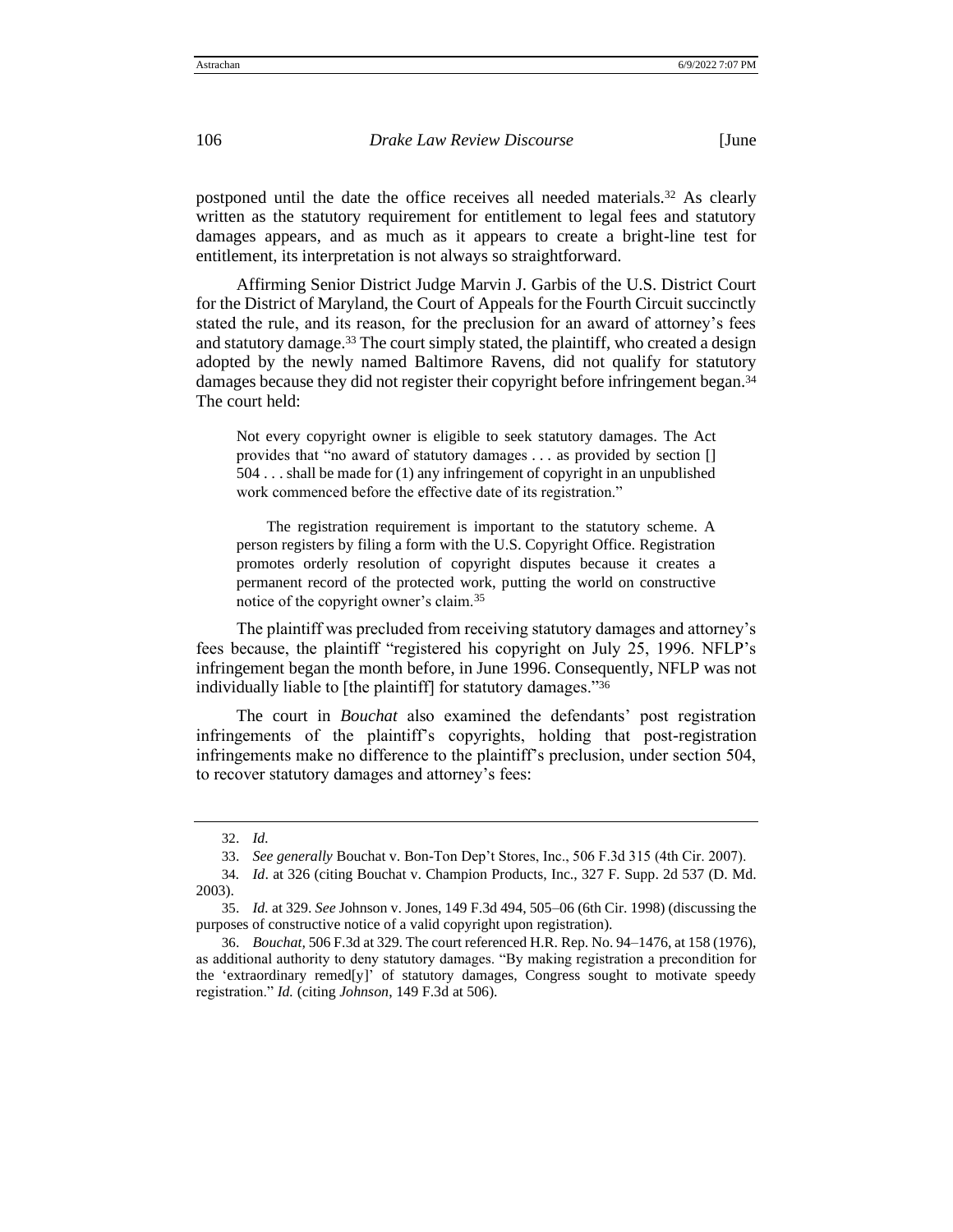Although NFLP violated the copyright for the first time in June 1996 (when it first exhibited the Flying B to the public and authorized Ravens merchandise), NFLP may have continued to violate the copyright long after July 25, 1996, when Bouchat registered. The post-registration activities make no difference. In using the word "commenced," [section] 412(1) instructs us to trace NFLP's infringing conduct after registration back to NFLP's original infringement in June 1996. In other words, "infringement 'commences' for the purposes of [section] 412 when the first act in a series of acts constituting continuing infringement occurs."<sup>37</sup>

The court's bright-line test did not consider for how long the acts of infringement continued following registration or the nature of the rights infringed under section  $106(a)$ .<sup>38</sup> "The post-registration activities make no difference."<sup>39</sup> The court explained that use of the word "commence" to describe a single act would be wrong; instead, in its opinion, the word "commence" describes the first in a series of acts to the end that NFLP's infringement began prior to the plaintiff's registration and continued well past that date.<sup>40</sup>

The finding that NFLP's infringement began one month prior to the plaintiff's registration eliminated their entitlement to statutory damages and attorney's fees.<sup>41</sup> As was the case in *Bouchat*, there would appear to be no leeway in the view of most courts; a registration occurring mere days following first infringement has been held to foreclose statutory damages and attorney's fees as remedies available to a plaintiff who has sufficiently proven copyright infringement, even where followed by numerous post-registration acts of infringement.<sup>42</sup>

41. *Bouchat*, 506 F.3d at 330.

42. *See* LTVN Holdings v. Odeh, No. CCB-09-789, 2010 WL 2612690 at \*3 (D. Md. June 25, 2010) (holding that because the plaintiff, a lawyer, registered their copyright on March 16, 2009, and the defendant infringed the work on March 12, 2009, "statutory damages [were] not available to Mr. Kramer and LTVN.")

<sup>37</sup>. *Bouchat,* 506 F.3d at 330 (quoting *Johnson*, 149 F.3d at 506).

<sup>38</sup>. *Id*.; 17 U.S.C. § 106(a).

<sup>39</sup>. *Bouchat,* 506 F.3d at 330.

<sup>40</sup>. *Id.* (quoting *Johnson*, 149 F.3d at 506); *see generally* Singh v. Famous Overseas, Inc., 680 F. Supp. 533, 535 (E.D.N.Y 1988) (stating that the word "commence" should not be used to describe a single act); Mason v. Montgomery Data, Inc., 967 F.2d 135, 144 (5th Cir. 1992) (concluding that a plaintiff may not recover "for infringements that commenced after registration if the same defendant" infringed before the registration); Johnson v. Univ. of Va., 606 F. Supp. 321, 325 (W.D. Va. 1985) (holding that post-registration infringements provide no basis for statutory damages or attorney's fees).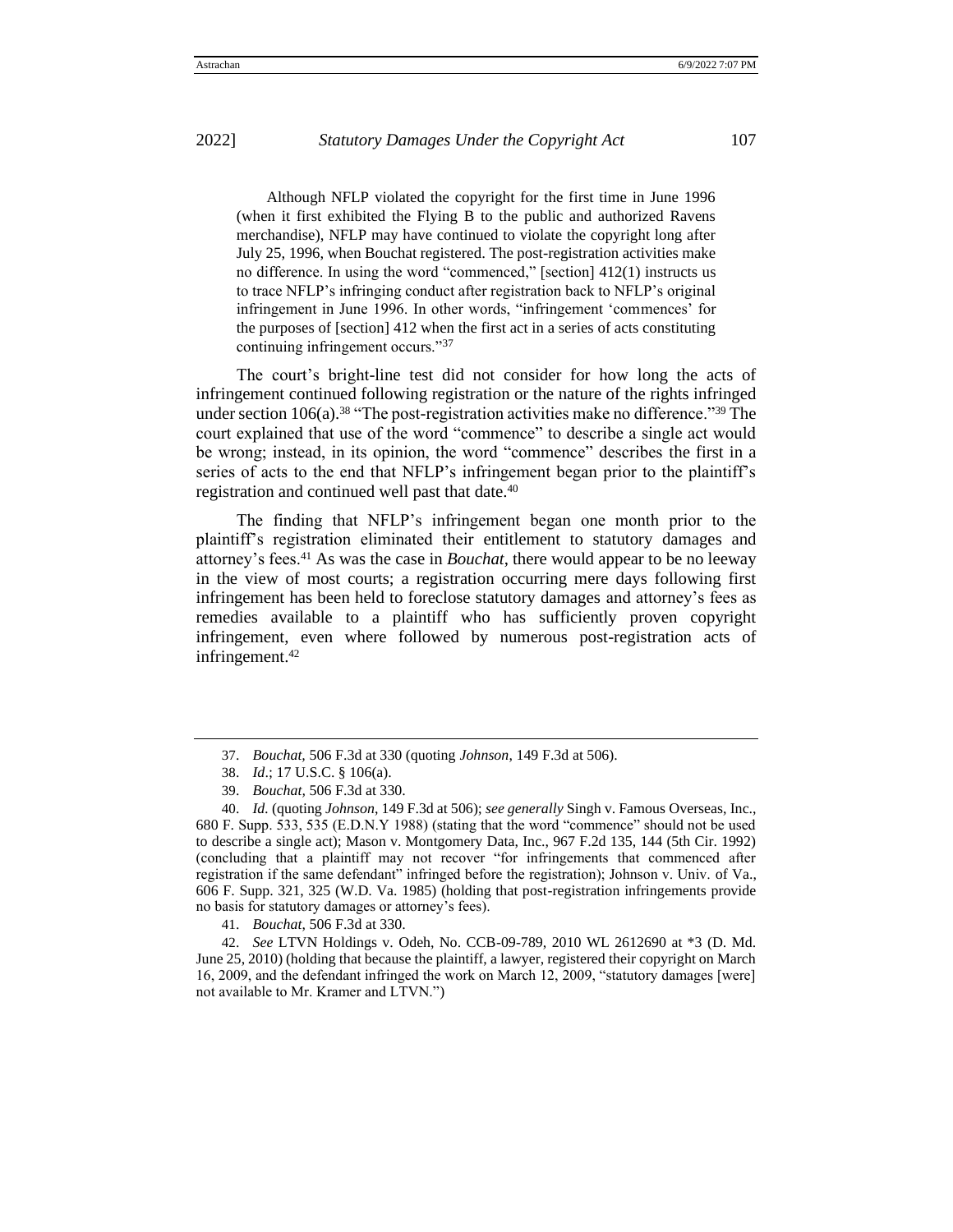## III. WHEN DID INFRINGEMENT COMMENCE?

When there is a series of acts of infringement of a registered work, some that occurred prior to registration, and some that occurred after registration, a small number of courts have looked to the nature and timing of the infringing acts to determine whether the acts were part of a continuing series of infringement, or separate acts of infringement.<sup>43</sup> Their inquiry is intended to answer the question of whether a post-registration act of infringement was or was not a part of a continuing series of acts of infringement that began prior to registration and continued past the date of registration, and eliminated a plaintiff's entitlement to elect statutory damages and attorney's fees.<sup>44</sup>

The Court of Appeals of Tennessee in a case of legal malpractice involving damage claims in a copyright case analyzed the availability of these remedies as follows:

If the 1996 infringements began with the pre-registration candles sales, then [plaintiff] would be disqualified from receiving statutory damages for the 1996 . . . infringements. However, if the pre-registration candle sales were not part of the 1996 infringements, then [plaintiff] would not be disqualified from receiving statutory damages for the post-registration 1996 infringements. Whether or not [plaintiff] qualifies for statutory damages then depends on when the infringement began.<sup>45</sup>

The *Christus Gardens* court held it is necessary to determine when the infringement commenced in order to decide whether a plaintiff is qualified to elect statutory damages under section 412.<sup>46</sup> The court referred to an often-cited decision of the Sixth Circuit Court of Appeals:

[The purpose of the Copyright Act] would be thwarted by holding that infringement is "commenced" for the purposes of [section] 412 each time an infringer commits another in an ongoing series of infringing acts. Under [section] 412, statutory damages and attorney's fees are reserved for infringers who had constructive notice that the work was covered by a valid copyright .... If the incentive structure of [section] 412 is to be properly applied, then [the plaintiff] should not receive the reward of statutory

<sup>43</sup>. *See, e.g.,* Christus Gardens, Inc. v. Baker, Donelson, Bearman & Caldwell, 205 S.W.3d 917, 924–925 (Tenn. Ct. App. 2006); *see also Johnson*,149 F.3d at 505–06.

<sup>44</sup>. *Christus Gardens, Inc*., 205 S.W.3d at 924.

<sup>45</sup>. *Id.* Here, the court was examining the defendant's duty to the plaintiff in a legal malpractice action in which the plaintiff alleged the defendant, a law firm, had failed to file a timely notice of appeal in a federal copyright case. *Id.* at 918.

<sup>46</sup>. *Id.* at 924–25.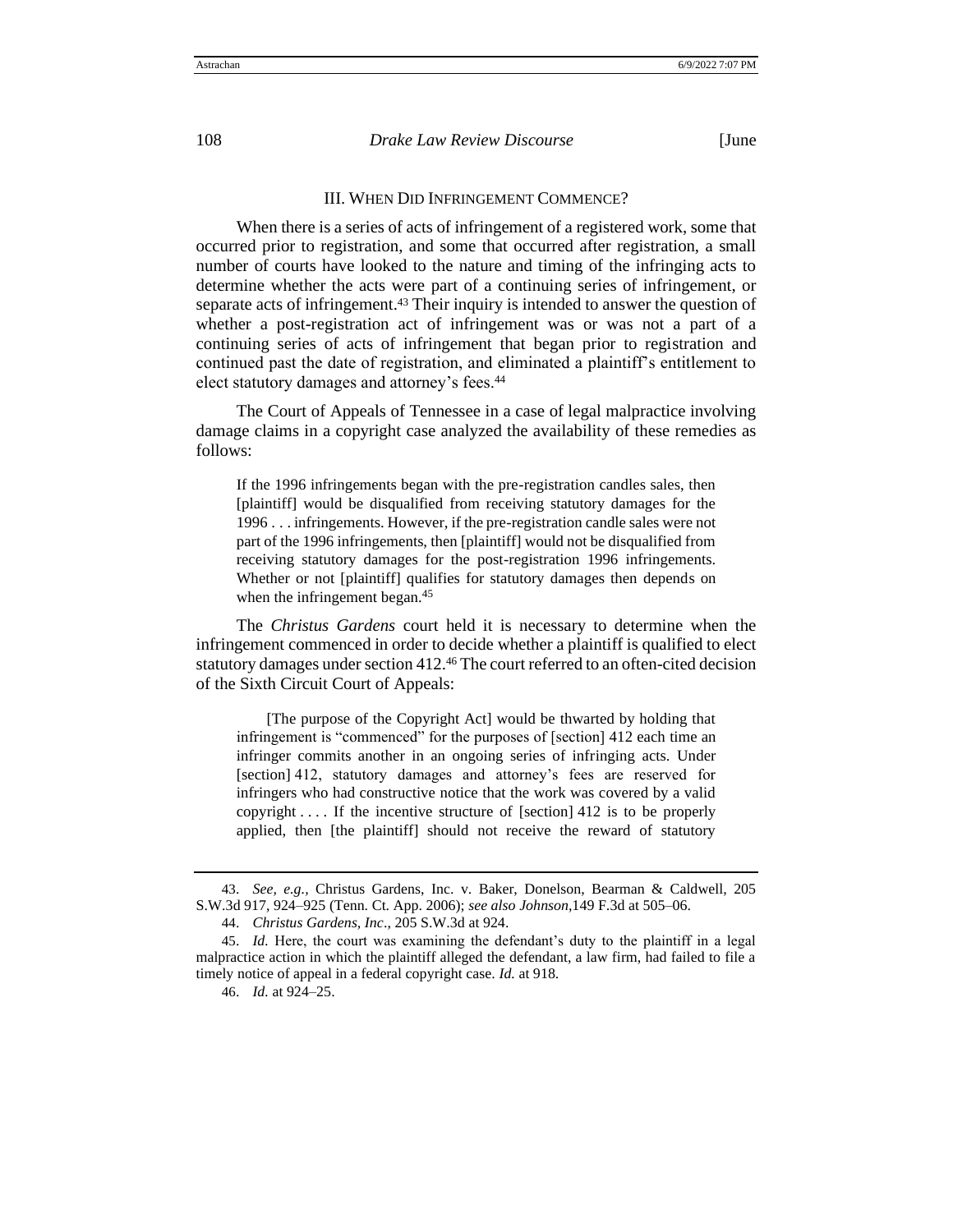damages, because he did not satisfy the requirement of prompt registration.

Every court to consider this question has come to the same conclusion: namely, that infringement "commences" for the purposes of [section] 412 when the first act in a series of acts constituting continuing infringement occurs.<sup>47</sup>

When confronted with a registration that occurred following acts of infringement and where the plaintiff claims an entitlement to elect statutory damages and seek attorney's fees, a court may be called upon to determine whether the defendant's infringing activities were part of a continuing, ongoing infringement, or were separate, distinct acts of infringement.<sup>48</sup> The Tennessee Court of Appeals did not upset the trial judge's determination that a jury should determine whether the defendant's infringing activities were "a continuing, ongoing infringement or were separate distinct acts of infringement."<sup>49</sup> A four-year gap during which the defendant ceased selling its infringing work before commencing sale of infringing products in mediums different than those of the preregistration works was inexplicably held to lack the necessary "continuing activity." <sup>50</sup> This supported the jury's conclusion that the acts of infringement were separate and not part of an ongoing infringement so as to not eliminate entitlement to statutory damages.<sup>51</sup>

The *Christus Gardens* court cited *Johnson v. Jones* in support of its holding that a lack of continuing activity supports an entitlement to statutory damages.<sup>52</sup> In *Johnson*, however, the plaintiff registered their architectural drawing on December 6, 1993; the first use of their plans occurred in the month prior to registration and the last date of use was found by the court to be in January of 1994.<sup>53</sup> The court rejected the plaintiff's argument that each use of their plan was a new infringement that would qualify for an award of statutory damages and attorney's fees.<sup>54</sup> *Johnson* hardly appears supportive of the jury's conclusions in *Christus Gardens*, or the court's likely instruction to the jury regarding separate acts, specifically that a four-year gap, without more, creates separate acts of infringement.

<sup>47</sup>. *Id.* (citing *Johnson*,149 F.3d at 506).

<sup>48</sup>. *See Johnson*, 149 F.3d at 505–06 (applying section 412 and finding that the plaintiff was not entitled to statutory damages for failing to promptly register).

<sup>49</sup>. *Christus Gardens Inc.,* 205 S.W.3d at 925.

<sup>50</sup>. *Id.*

<sup>51</sup>. *Id.*

<sup>52</sup>. *Id.* (citing *Johnson*, 149 F.3d at 505–06).

<sup>53</sup>. *Johnson,* 149 F.3d at 497.

<sup>54</sup>. *Id.* at 505–06.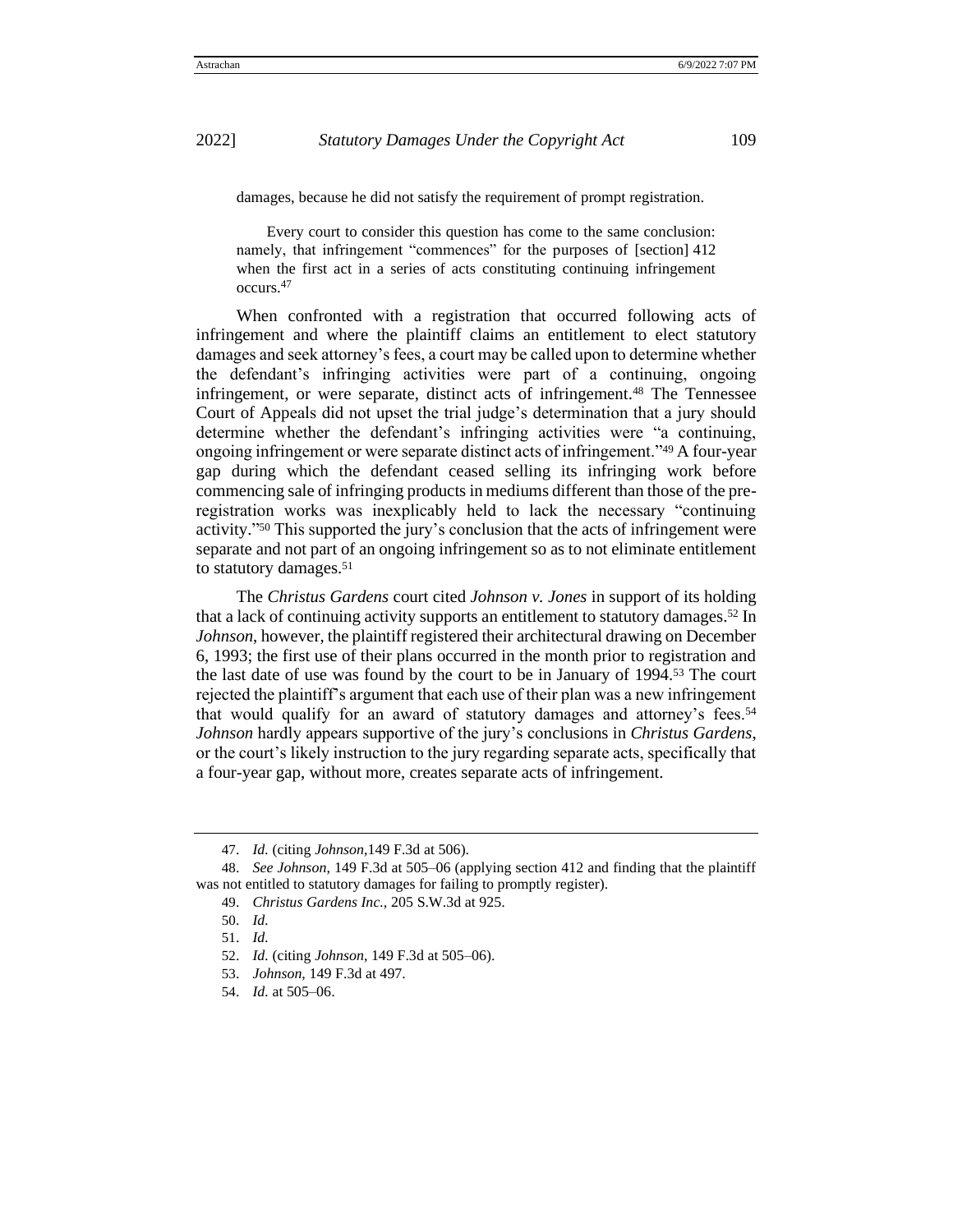## IV. ARE PRE- AND POST-REGISTRATION INFRINGING ACTIVITY SEPARATE ACTS?

A new or separate basis for awarding statutory damages may exist if a plaintiff can prove there is a legally significant difference between pre- and postregistration infringing activities, or there is a significant difference in the timing between pre- and post-registration activities.<sup>55</sup> Infringement, however, does not commence with each new act in an ongoing infringement; "ascribing such a meaning to the term 'commenced' would totally emasculate [section] 412."<sup>56</sup>

One court held that an incentive to interpret "commenced" as the time when the first act of infringement occurred "would best promote the early registration of a copyright. It would strongly encourage prompt registration."<sup>57</sup> In *Robert R. Jones Assoc, Inc. v. Nino Homes*, the Sixth Circuit Court of Appeals confronted a plaintiff architect's claim that a developer built seven homes from the architect's copyrighted plans, which the developer copied without authorization, and as a result, the architect was entitled to recover statutory damages and attorney's fees.<sup>58</sup> The architect, however, failed to register his works until after learning of the infringement; and prior to the time the works were registered, the developer had completed two of seven homes.<sup>59</sup> Reversing the district court's ruling that statutory damages and attorney's fees were available but should be reduced to five-sevenths of an amount due to the pre-registration infringement of two homes, and the postregistration completion of five homes, the circuit court held that section 412 bars all recovery of statutory damages and attorney's fees under these circumstances because the infringing acts commenced prior to the registration of the copyright.<sup>60</sup> In essence, this court concluded that infringing use of the copyrighted plans to build seven separate homes was not seven distinct acts of infringement; rather, the infringement was the use by the defendant of the infringing plans and the use of these plans to construct homes.<sup>61</sup> The number of homes constructed from those plans was immaterial to an award of statutory damages and the attorney's fees because infringement commenced prior to the registration of the plans.<sup>62</sup> While

<sup>55</sup>. Mason v. Montgomery Data, Inc., 967 F.2d 135, 143 (5th Cir. 1992) (citing H.R. Rep. No. 1476, 94th Cong., 2d Sess. 51 (1976)); Derek Andrew, Inc. v. Poof Apparel Corp., 528 F.3d 696, 701 (9th Cir. 2008).

<sup>56</sup>. Johnson v. Univ. of Va., 606 F. Supp. 321, 325 (W.D. Va. 1985).

<sup>57</sup>. Whelan Assoc., Inc. v. Jaslow Dental Lab'y, Inc., 609 F. Supp. 1325, 1331 (E.D. Pa. 1985), *aff'd on other grounds*, 797 F.2d 1222 (3d Cir. 1986).

<sup>58</sup>. 858 F.2d 274, 275 (6th Cir. 1988).

<sup>59</sup>. *Id.* at 275–76.

<sup>60</sup>. *Id.* at 281.

<sup>61</sup>. *Id.* 

<sup>62</sup>. *Id.* (stating that reducing the award of attorney's fees based on the already constructed homes was inconsistent with the court's precedent).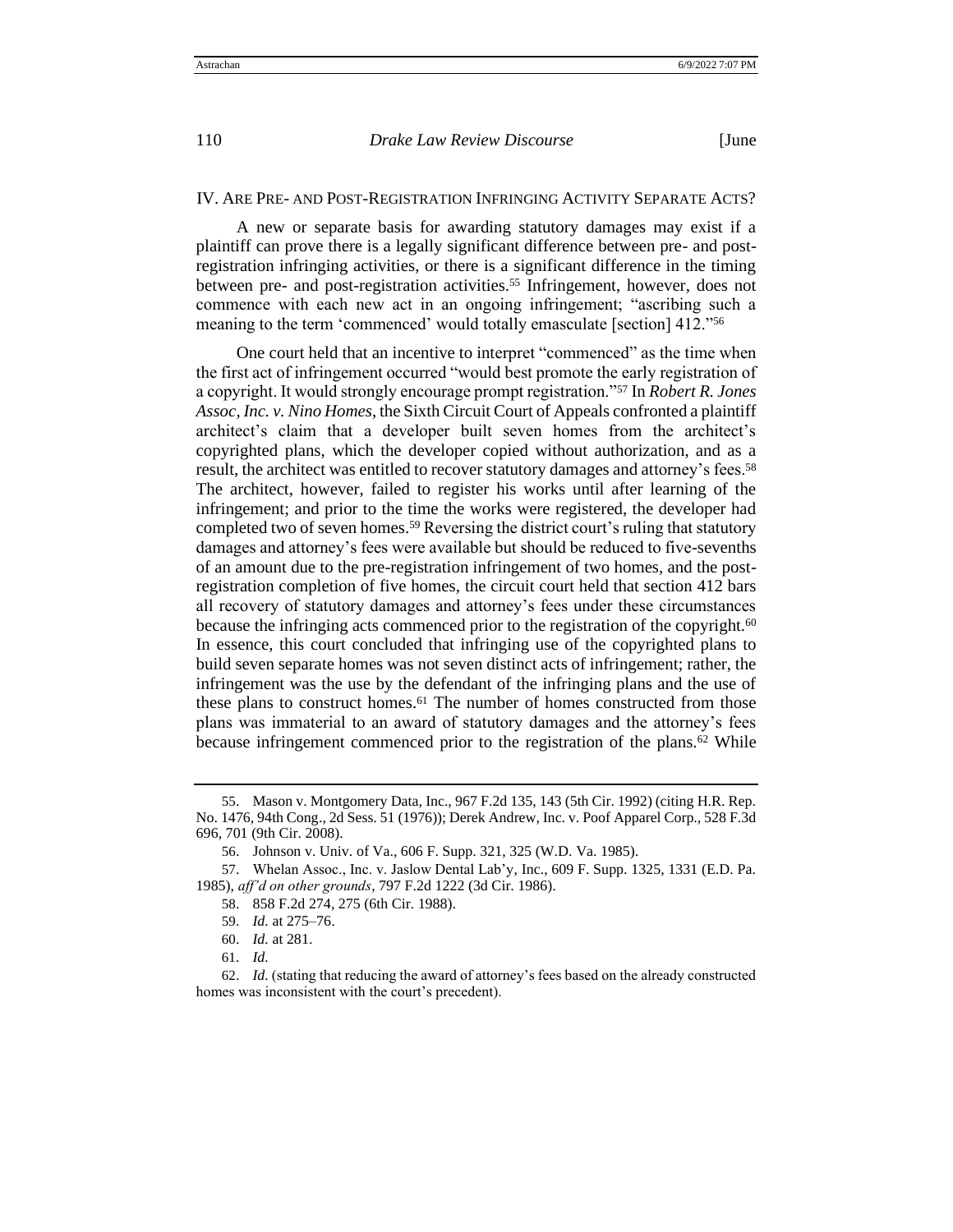additional infringements served to increase damages in the form of recoverable profits under section  $504(b)$ ,<sup>63</sup> they were merely a continuation of the same infringement that began before the plans were registered and did not create an entitlement to statutory damages or attorney's fees under sections 504(c) and 505.<sup>64</sup>

A district court in Tennessee followed *Robert R. Jones* in another infringement action involving similar facts and architectural drawings.<sup>65</sup> In *Great S. Homes, Inc. v. Johnson & Thompson Realtors*, three houses were built from infringing plans.<sup>66</sup> One of the three homes was completed before plaintiff registered its plans; the remaining two homes were completed following registration of the plans.<sup>67</sup> Although the plaintiff tried to convince the court it was entitled to statutory damages and attorney's fees on the basis of when the two postregistration homes were built, the court ruled against the plaintiff, holding that the timing of their construction had no bearing on the copyright holder's efforts to obtain statutory damages and attorney's fees.<sup>68</sup> This result followed because "the plans were copied prior to registration, and because one house was constructed prior to registration  $\ldots$  ."<sup>69</sup> There is no mention in the decision of whether a failure to construct even one house prior to registration would have left ajar the opportunity to collect statutory damages and attorney's fees, but there would appear to be no support for such an approach.<sup>70</sup>

#### V. WHEN DID THE INFRINGEMENT COMMENCE?

Section 412 predicates entitlement of statutory damages and attorney's fees on the "commencement" of infringement after the work has been registered, or in the case of a published work, within three months after that work's first publication.<sup>71</sup> It is therefore no surprise that some decisions relating to entitlement have focused closely on what is meant by "commenced" and, factually, when did the infringement commence.<sup>72</sup>

Not every court that has considered the applicability of section 412, and its

<sup>63</sup>. 17 U.S.C. § 504(b) (2010).

<sup>64</sup>. *Robert R. Jones Assoc., Inc*., 858 F.2d at 281.

<sup>65</sup>. Great S. Homes, Inc. v. Johnson & Thompson Realtors, 797 F. Supp. 609, 612 (M.D. Tenn. 1992).

<sup>66</sup>. *Id*. at 613.

<sup>67</sup>. *Id.* 

<sup>68</sup>. *Id.*

<sup>69</sup>. *Id.*

<sup>70</sup>. *See id.* at 609–613.

<sup>71</sup>. 17 U.S.C. § 412.

<sup>72</sup>. *See, e.g.,* Singh v. Famous Overseas, Inc. 680 F. Supp. 533 (E.D.N.Y. 1988).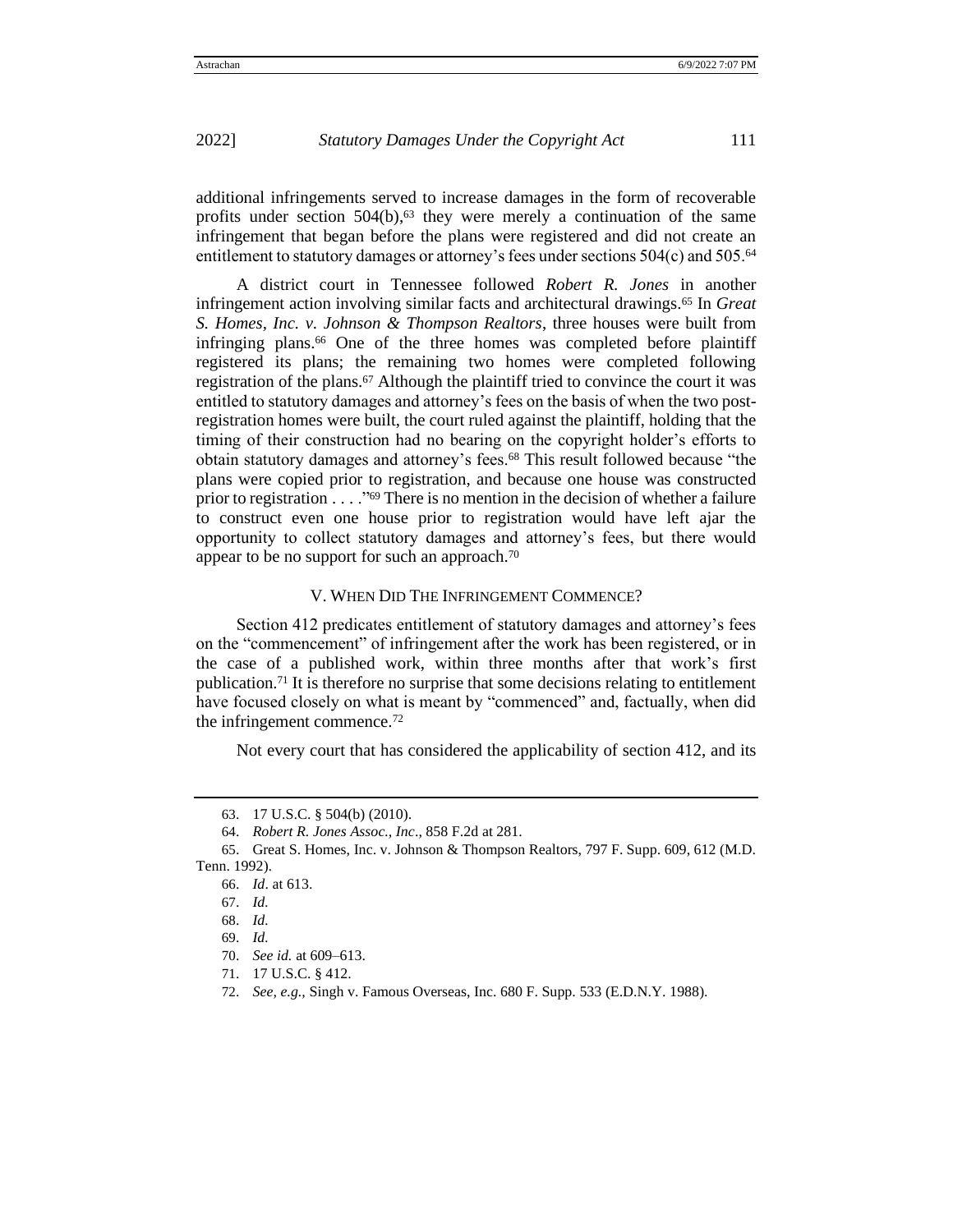use of the word "commenced," has found the meaning of "commenced" to be clear, however. To this point, the Fifth Circuit Court of Appeals held in *Mason v. Montgomery Data, Inc.*:

We find section 412 to be ambiguous and open to either interpretation. But we find support for the district court's interpretation in the legislative history of section 412. The House Report explains that "clause (2) [of section 412] would generally deny an award of [statutory damages and attorney's fees] *where infringement takes place before registration.*" 73

The *Mason* court went on to explain that in its view the language of the House Report established that the intent of Congress in enacting section 412 was that "statutory damages be denied not only for the particular infringement that a defendant commenced before registration, but for all of that defendant's infringement of a work if one of those infringements commenced prior to registration."<sup>74</sup>

The *Mason* court found added support for its interpretation of section 412 in reading it in conjunction with 17 U.S.C. § 504, which provides:

[T]he copyright owner may elect, at any time before final judgment is rendered, to recover, instead of actual damages and profits, *an* award of statutory damages for *all* infringements involved in the action with respect to any *one* work, for which any *one* infringer is liable individually, or for which any two or more infringers are liable jointly and severally, in a sum of not less than \$500 or more than \$20,000 as the court considers just.<sup>75</sup>

The *Mason* court held it would not be consistent with the limitations imposed by section 412 to read section 504 to include all of a defendant's infringements of one work within an award of statutory damages, but read section 412 to treat each infringement separately to bar the award under section 504.<sup>76</sup> The award of statutory damages, pursuant to sections 412 and 504, must encompass all infringements, not just those infringements that occurred after registration if some acts of infringement for the same work occurred prior to registration.<sup>77</sup> The *Mason*

<sup>73</sup>. 967 F.2d 135, 143 (5th Cir. 1992) (quoting H.R. Rep. No. 94-1476, 94th Cong., 2d Sess. 51, at 158 (1976)), *reprinted in* 1976 U.S.C.C.A.N. 5659, 5664. The plaintiff argued that under section 412 they were permitted to recover statutory damages and attorney's fees for any infringement that occurred after they registered their maps, even though the defendants commenced other separate infringements of the same work prior to registration. *Id.*

<sup>74</sup>. *Id*.

<sup>75</sup>. *Id.* (citing 17 U.S.C. § 504). 17 U.S.C. § 504(c)(1) has increased these damages to not less than \$750 nor more than \$30,000.

<sup>76</sup>. *Mason*, 967 F.2d at 143–144.

<sup>77</sup>. *Id.* at 144.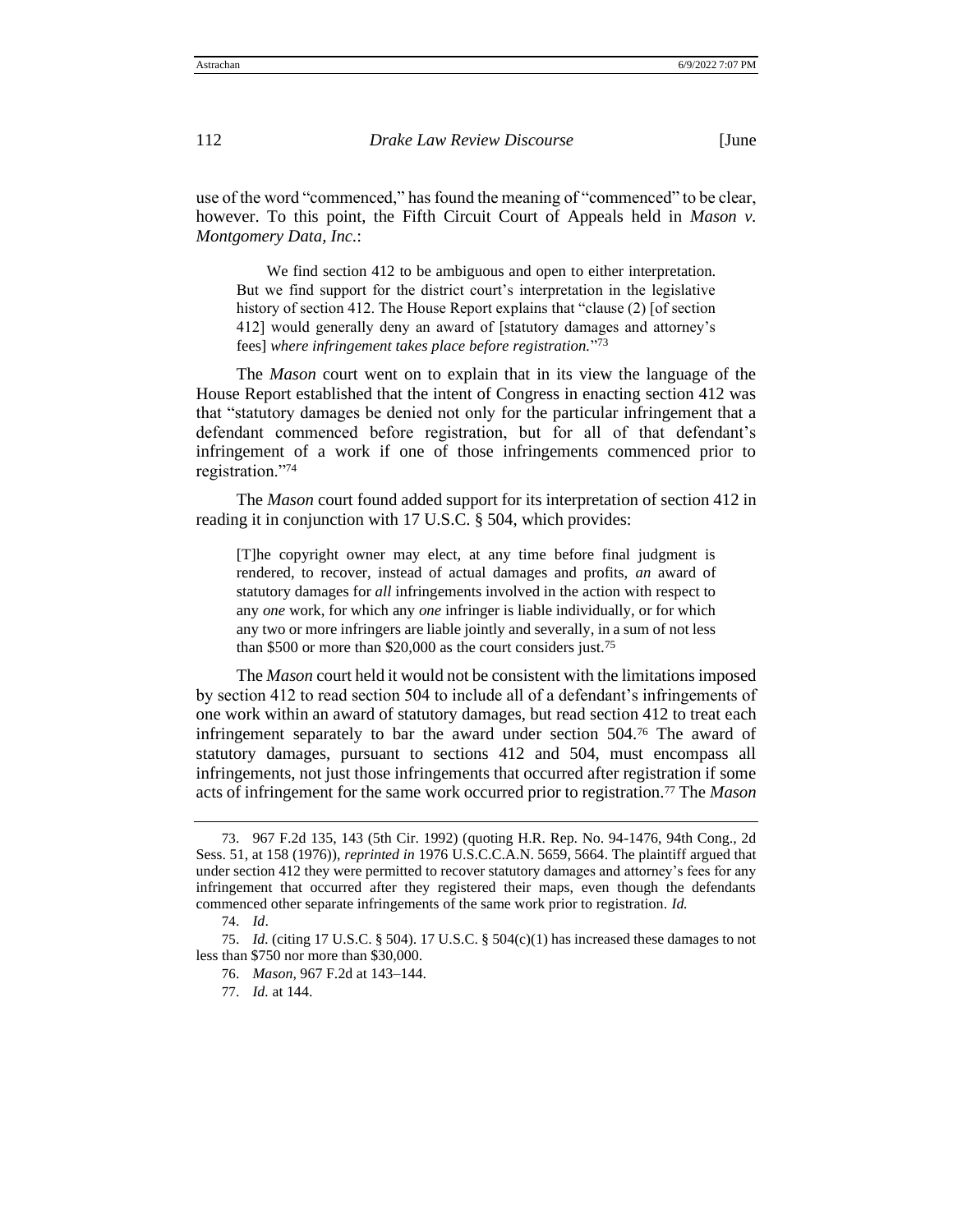court concluded, "[A] plaintiff may not recover an award of statutory damages and attorney's fees for infringements that commenced after registration if the same defendant commenced an infringement of the same work prior to registration."<sup>78</sup>

Courts have dealt with the question of whether an infringement that might be considered "different in kind" that followed a pre-registration infringement by the same defendant might qualify for statutory damages and attorney's fees.<sup>79</sup> In *Southern Credentialing Support Services, LLC v. Hammond Surgical Hospital,* a district court held it could award statutory damages despite section 412's bar because the defendant's post-registration infringement was different in kind from its pre-registration infringing activities.<sup>80</sup> The district court based its holding that the infringements were different in kind and would entitle a plaintiff to statutory damages and attorney's fees on its conclusion that the pre- and post-registration infringements violated different rights under section 106.<sup>81</sup> At issue were the two exclusive rights to reproduce and publicly distribute; reproduction of the plaintiff's forms occurred prior to registration, and distribution by making the forms publicly available through its website occurred after registration.<sup>82</sup> Regardless, it was the same work that was infringed even if separate rights were involved.

Describing as "novel" the question of whether section 412 barred recovery of statutory damages and attorney's fees, the court cited section 412 as a prohibition of the recovery of statutory damages and attorney's fees for an infringement of copyright that occurred before the effective date of the work's registration.<sup>83</sup> On appeal, the Fifth Circuit Court of Appeals rebuked the district court for its wayward reasoning: "No court has previously applied *Southern Credentialing*'s approach and one district court in this circuit has persuasively rejected it."<sup>84</sup>

In so holding, the circuit court recognized that section 412's use of the language "any infringement" and "commenced" is ambiguous when applied to more than one infringement of the same copyrighted work over time.<sup>85</sup> But in reversing the district court, the circuit court held that *Mason* resolved this

<sup>78</sup>. *Id.*

<sup>79</sup>. S. Credentialing Support Servs., LLC v. Hammond Surgical Hosp., LLC, 946 F.3d 780, 783 (5th Cir. 2020).

<sup>80</sup>. *Id.* 

<sup>81</sup>. *Id.* 

<sup>82</sup>. *Id.* at 782–783.

<sup>83</sup>. *Id.* at 784.

<sup>84.</sup> *Id.* at 786 (citing Qualey v. Caring Ctr. of Slidell, 942 F. Supp. 1074, 1076-77 (E.D. La. 1996)).

<sup>85</sup>*. Id.* at 785.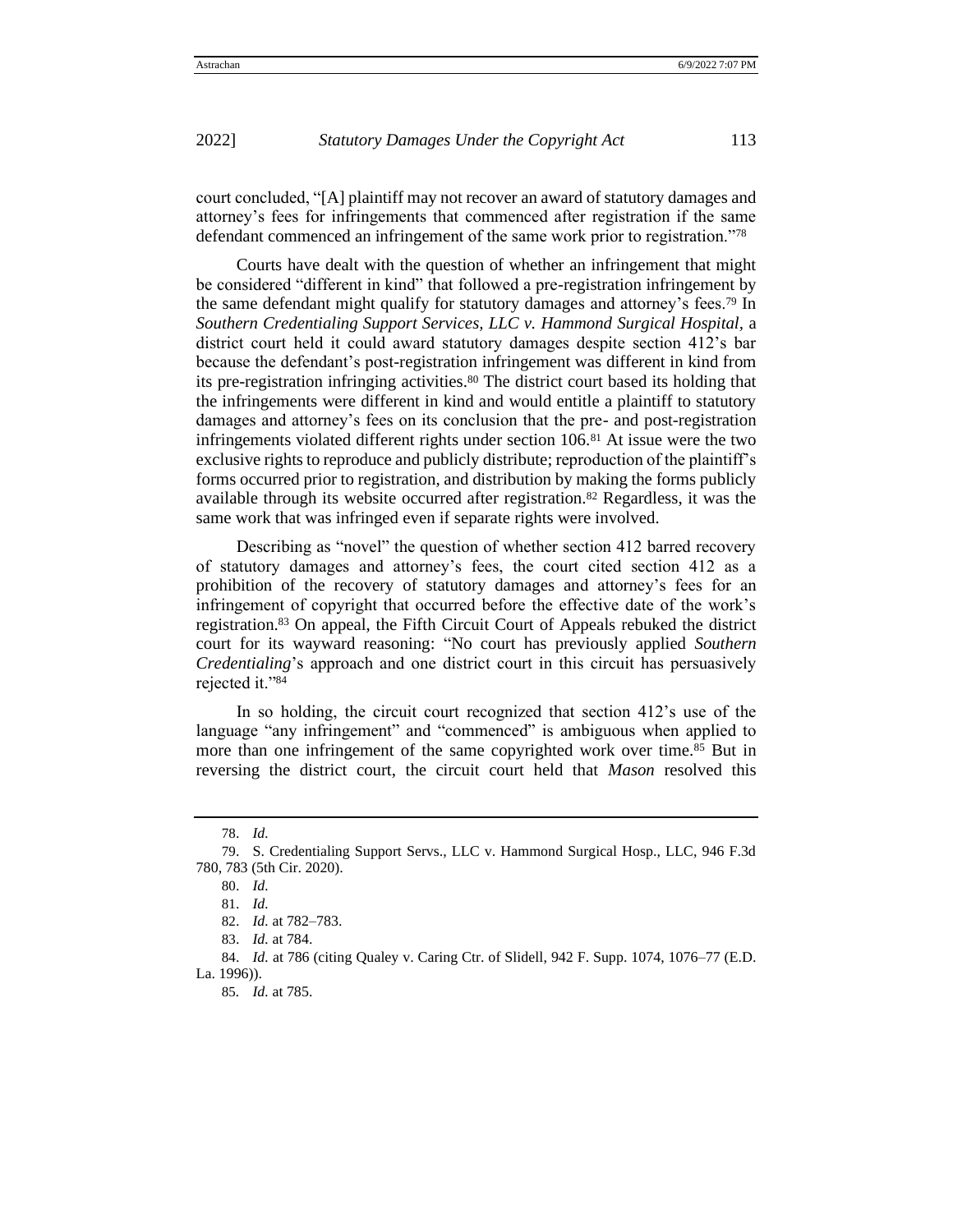ambiguity to bar statutory damages when the same defendant infringed the same work in the same fashion before and after the registration.<sup>86</sup> The circuit court in *Southern Credentialing*, set forth this example:

[A]ny preregistration infringement of a book or song would bar statutory damages for any post-registration sales of those works. The other possibility is that the text only bars statutory damages for those infringements beginning before registration. Under this reading, if a defendant began a new infringement after registration—by, for example, selling additional copies of the infringing song—the plaintiff could recover statutory damages even if the defendant's earlier sales of the song predated registration.<sup>87</sup>

The circuit court in *Southern Credentialing* concluded that Congress' intention was to preclude an award of statutory damages and attorney's fees when "any infringement" precedes registration.<sup>88</sup> And it held this rule applies to eliminate these remedies even where the infringements are different in kind, meaning the acts of infringements would violate different exclusive rights under section 106.<sup>89</sup> The congressional purpose of section 412, the court reasoned, was to promote an incentive for early registration of a copyrighted work.<sup>90</sup>

#### VI. THE SAME FASHION OR DIFFERENT IN KIND: DOES IT MATTER?

In *Southern Credentialing,* the district court thought it wise to distinguish the acts of infringement on the grounds that, while the same work was infringed, different exclusive rights under section 106 had been violated.<sup>91</sup> On that basis, it held what it thought to be a good idea at that time and declined to apply the general rule that section 412 bars an award of statutory damages and attorney's fees when the same defendant infringed the same work in the same fashion before and after registration.<sup>92</sup> The basis for its deviation was its determination that the postregistration infringements were different in kind from the pre-registration infringements.<sup>93</sup> The circuit court, reversing, pointed out that the district court had gone where no court in the circuit had gone before:

We agree that section 412 bars statutory damage awards when a

<sup>86</sup>. *Id.* (analyzing Mason v. Montgomery Data, Inc., 967 F.2d 135, 143–44 (5th Cir. 1992)).

<sup>87</sup>. *Id*. (citing *Mason*, 967 F.2d at 143–44).

<sup>88</sup>. *Id.* at 787.

<sup>89</sup>. *Id.* at 787; *Qualey*, 942 F. Supp. at 1077.

<sup>90</sup>. *S. Credentialing*, 946 F.3d at 787 (5th Cir. 2020) (citing *Qualey*, 942 F. Supp. at 1077).

<sup>91</sup>. *Id.* at 786.

<sup>92</sup>. *Id.* at 785.

<sup>93</sup>. *Id.* at 785–86.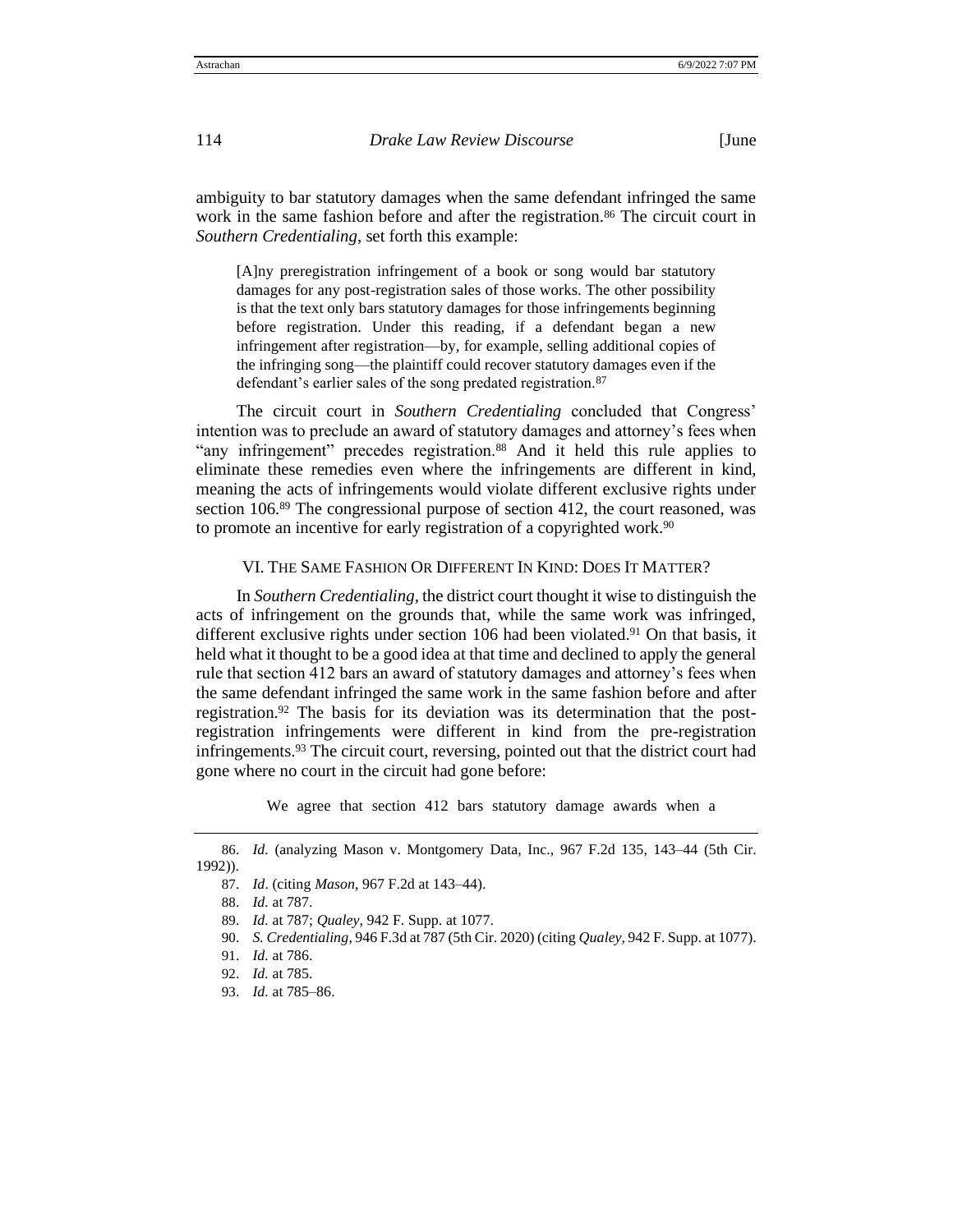defendant violates one of the six exclusive rights of a copyright holder preregistration and violates a different right in the same work after registration. Any other conclusion would be inconsistent with the Copyright Act, which does not distinguish between "different" infringements.<sup>94</sup>

Dealing with the reproduction of 233 separate maps, in *Mason,* the court addressed the question of what separate acts of infringement might have occurred, and whether the defendant's conduct, pre- and post-infringement, would be relevant to the plaintiff's entitlement to statutory damages and attorney's fees under section 412.<sup>95</sup> In *Mason*, the defendant purchased the plaintiff's maps and reorganized them by cutting and pasting them onto 72 map sheets, using transparent overlays to provide additional information and corrections to the maps.<sup>96</sup>

The plaintiffs, Mr. Mason and his company, had:

published 233 maps from 1967 to 1980, registering one map in 1968 and the remaining 232 in 1987. . . .The defendant copied each map repeatedly from 1982 to 1989. . . . It was held the defendant could not be liable for statutory damages under section 412 except for its infringement of the single map that was registered in 1968 prior to any copying of that work. . . . For the other 232 maps, the preregistration infringement of those maps barred any statutory damages even for the additional infringements that postdated the 1987 registration.<sup>97</sup>

The court ignored what may have been infringements of separate exclusive rights under section 106: infringement of the maps prior to registration by reproduction, and infringement by the plaintiff's newly created product, made by employing the plaintiff's maps, post-registration in a derivative fashion.<sup>98</sup> In justifying its holding that section 412 bars statutory damages for infringements of a work beginning before registration, regardless of what rights under section 106 are infringed after registration, the court held that section  $504(c)(1)$  provides for a single statutory award "for all infringements" of a single work.<sup>99</sup> Concluding that a single statutory award, per infringed work, supports its holding that section 412

<sup>94</sup>. *Id.*

<sup>95</sup>. Mason v. Montgomery Data, Inc., 967 F.2d 135, 143 (5th Cir. 1992).

<sup>96</sup>. *Id.* at 137.

<sup>97</sup>. *S. Credentialing*, 946 F.3d at 782 (citations omitted) (explaining *Mason*, 967 F.2d at 143–44).

<sup>98</sup>. *Mason*, 967 F.2d at 142–44. Under 17 U.S.C. § 106, the right to reproduce a work in copies and the right to prepare derivative works based on the copyrighted work are separate exclusive rights reserved to the owner of the copyright.

<sup>99</sup>. *Mason*, 967 F.2d at 144; 17 U.S.C. § 504(c)(1).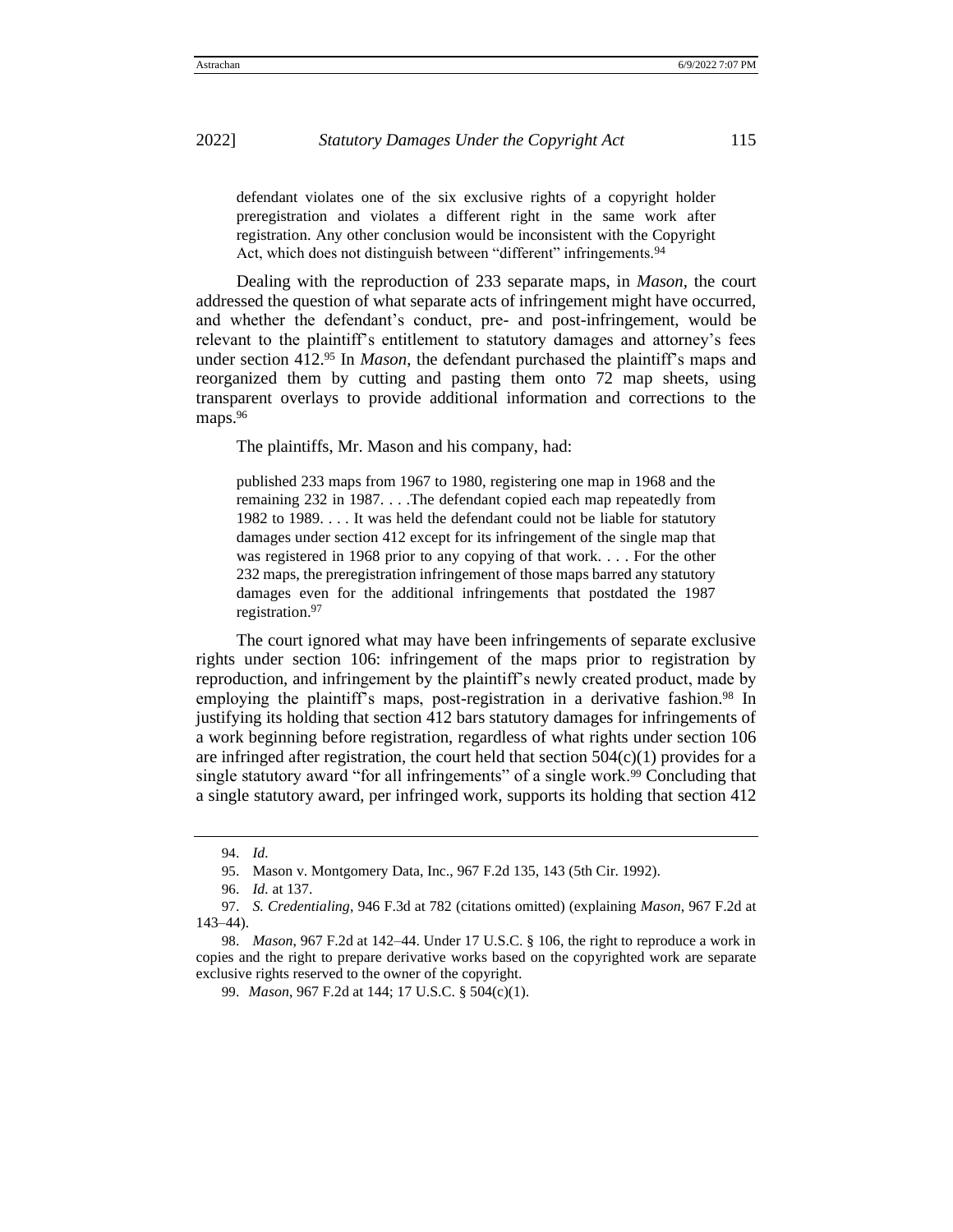does not permit a bifurcation of an award of statutory damages between pre- and post-registration infringements of the same work by the same defendant.<sup>100</sup> That interpretation, the court held, was consistent with the court's reading of section 504 "that there be *an award* for all infringements of the same work."<sup>101</sup> "In other words, it would be incongruent to separate infringements of the same work when considering whether the section 412 bar applies when the provision allowing statutory damages requires treating those infringements together."<sup>102</sup>

The court explained its interpretation of sections  $412$  and  $504(c)(1)$  in the context of congressional intent, holding that the purpose for allowing an award of statutory damages in situations where infringement occurs only after registration was to encourage timely registration of copyrightable works, allowing those who were considering use of another's work without authorization the ability to determine whether that work was protected by copyright.<sup>103</sup> "Permitting a plaintiff to register, then collect statutory damages for new infringements of the same work by the same defendant that occur after registration, would dull that incentive."<sup>104</sup> Further, "[C]opyright registration for published works, which is useful and important to users and the public at large, would no longer be compulsory [under the 1976 Act], and should therefore be induced in some practical way."<sup>105</sup>

Of note, in *Southern Credentialing*, the district court strayed further off the path, perhaps in its imprudent reliance on *Derek Andrew, Inc. v. Poof Apparel Corp.*, a case decided by the Ninth Circuit Court of Appeals.<sup>106</sup> *Derek Andrew* did not award statutory damages for post-infringement activities.<sup>107</sup> On review, the Ninth Circuit held, "Title 17 U.S.C. § 412(2) leaves no room for discretion, however, section 412(2) mandates that, in order to recover statutory damages, the copyrighted work must have been registered prior to commencement of the infringement, unless the registration is made within three months after first publication of the work."<sup>108</sup> This pre-infringement registration requirement also serves as a bar to the award of attorney's fees to a successful plaintiff.<sup>109</sup>

<sup>100</sup>. *S. Credentialing*, 946 F.3d at 785.

<sup>101</sup>. *Id.*

<sup>102</sup>. *Id.* (citing *Mason*, 967 F.2d at 143–44).

<sup>103</sup>*. Id.* at 786.

<sup>104</sup>. *Id.*

<sup>105</sup>. *Mason*, 967 F.2d at 144 (citing H.R. Rep. No. 94-1476 at 158 (1976)).

<sup>106</sup>. *S. Credentialing*, 946 F.3d at 876 n.3; *see also* Derek Andrew, Inc. v. Poof Apparel Corp., 528 F.3d 696 (9th Cir. 2008).

<sup>107</sup>. 528 F.3d at 701.

<sup>108</sup>. *Id.* at 699.

<sup>109</sup>. *Id.* at 700; Polar Bear Prods., Inc. v. Timex Corp., 384 F.3d 700, 707 n.5 (9th Cir.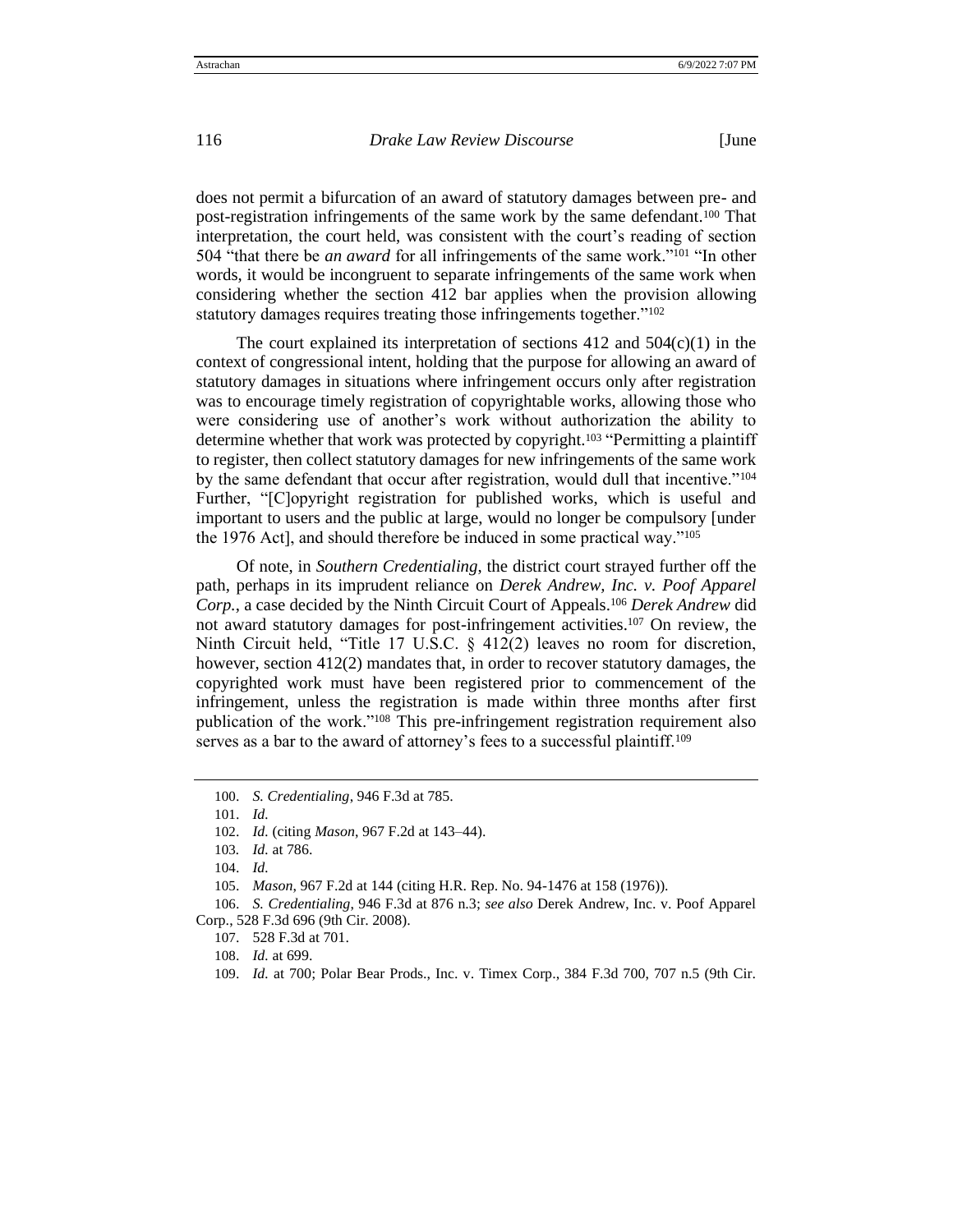It's not too surprising that the district court in *Southern Credentialing,*  became confused by *Derek Andrew.* The *Derek Andrew* decision raised, but failed to answer, the question whether "separate and distinct infringements" from the preregistration infringement could support an award of statutory damages and attorney's fees.<sup>110</sup> The specter was raised when it asked whether separate and distinct infringements could support an award, but on the basis of the following facts, it held the infringement to be not separate and distinct.<sup>111</sup> The plaintiff's work, a clothing hang tag, was first published on August 11, 2003; its copyright registration was effective as of June 15, 2005.<sup>112</sup> The first act of infringement by defendant Poof Apparel occurred on May 9, 2005, approximately one month prior to the effective date of the registration and more than three months following the first publication of the hang tags.<sup>113</sup> The court queried whether the copyright infringements, via the post-registration distributions of the infringing works were "continuous and ongoing acts of the initial infringement."<sup>114</sup> In that court's opinion, separate acts of post-registration infringement might warrant an award of statutory damages; continuing and ongoing acts of infringement commencing prior to registration and continuing post-registration would not.<sup>115</sup>

Recognizing the Ninth Circuit had not ruled prior to 2008 whether a postregistration infringement barred statutory damages, the court felt compelled to define, or interpret, the meaning of the term "commenced" as used in section 412.<sup>116</sup> In doing so, it looked to a decision of a district court in the Second Circuit:

[E]ach separate act of infringement is, of course, an "infringement" within the meaning of the statute, and in a literal sense perhaps such an act might be said to have "commenced" (and ended) on the day of its perpetration[,]  $\dots$  it would be peculiar if not inaccurate to use the word "commenced" to describe a single act. That verb generally presupposes as a subject some kind of activity that begins at one time and continues or reoccurs thereafter.<sup>117</sup>

The *Derek Andrew* court injected into its discussion of when a first act of

<sup>2004)</sup> (denying statutory damages for plaintiff's failure to register its copyright before infringement).

<sup>110</sup>. *Derek Andrew, Inc.*, 528 F.3d at 699.

<sup>111</sup>. *See generally id.* at 701.

<sup>112</sup>. *Id.* at 698–99.

<sup>113</sup>. *Id.* at 700.

<sup>114</sup>. *Id.*

<sup>115</sup>. *Id.*

<sup>116</sup>. *Id.*

<sup>117</sup>. *Id.* (quoting Singh v. Famous Overseas, Inc., 680 F. Supp. 533, 535 (E.D.N.Y. 1988); *accord* Parfums Givenchy, Inc. v. C &C Beauty Sales, Inc*.*, 832 F. Supp. 1378, 1394 (C.D. Cal. 1993)).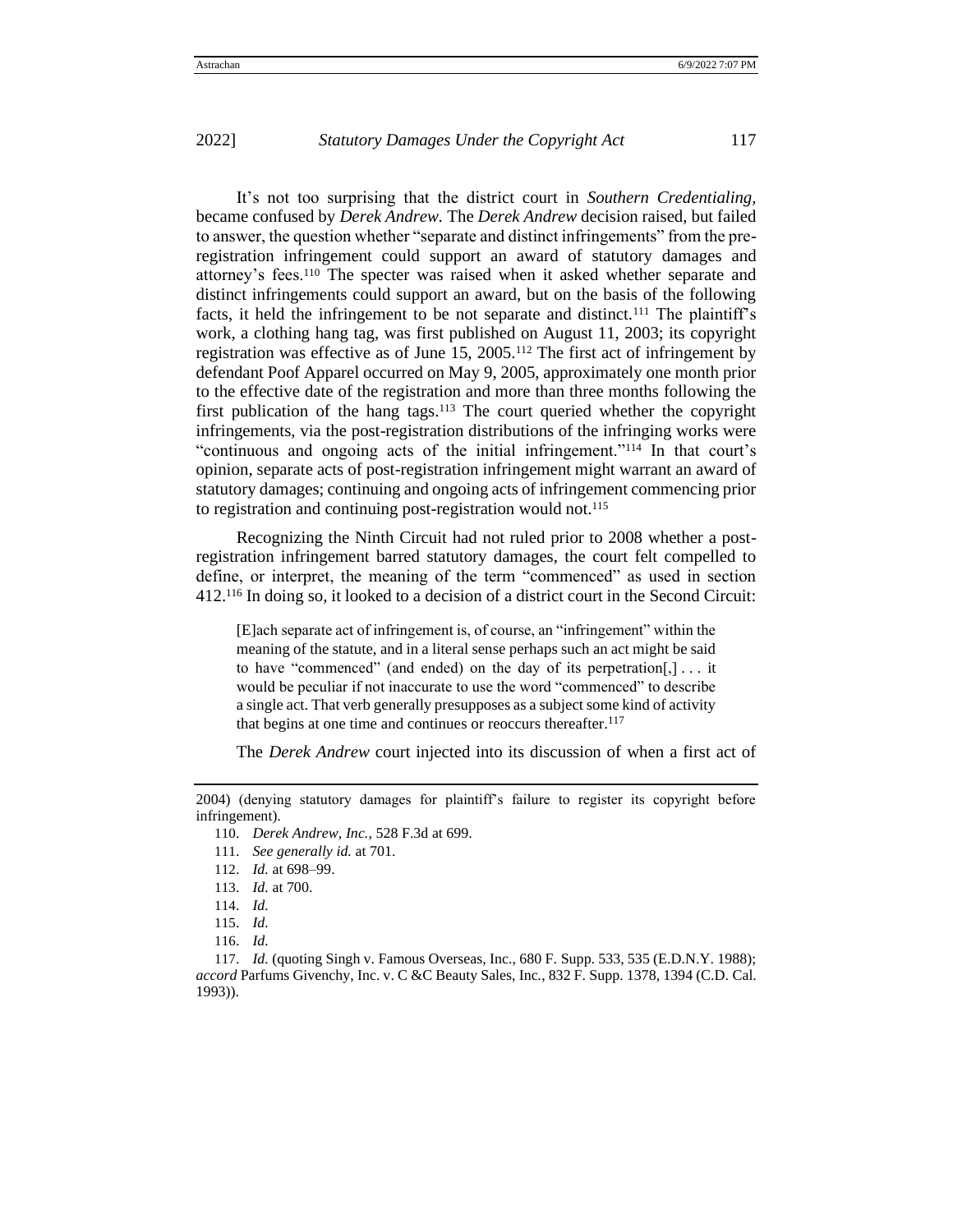infringement occurs a requirement that the ongoing, post-registration acts of infringement must be of the "same kind" as those acts of infringement that occurred prior to registration.<sup>118</sup> The court, it would seem, took artistic license by adopting the requirement that infringement must be of the same kind.<sup>119</sup> Inexplicably, this court cited *Bouchat* as authority that if the pre-registration and post-registration acts of infringement are of the same kind, statutory damages and attorney's fees are barred.<sup>120</sup> Arguably, if they are not of the same kind, statutory damages are awardable.

Regardless of this diversion, the *Derek Andrew* court held on the facts presented that the defendant's post-registration acts of infringement were an ongoing continuation of its pre-registration infringement, and there was no "legally significant difference between [defendant's] pre[-] and post-registration infringement," each involving the sale of garments bearing the infringing hangtags, even though the post-registration garments to which the tags were affixed were different than the garments on which the pre-registration tags were affixed.<sup>121</sup> It was, after all the work, the tag that was infringed.<sup>122</sup> One wonders how the court would have dealt with this case if the first act of infringement had been the sale of garments bearing the tag, a reproduction and distribution of the copyrighted work, and the second, post-registration infringement had been the creation of a derivative work from the original tag. But clearly the court ruled correctly that each sale of an infringing tag, with the first commencing prior to registration, was not a separate act of infringement for purposes of section 412.<sup>123</sup>

# VII. LEGISLATIVE HISTORY: STATUTORY DAMAGES UNDER SECTION 504(C) AND ATTORNEY'S FEES UNDER SECTION 505 ARE SUBJECT TO THE REQUIREMENTS OF SECTION 412.

The Committee on the Judiciary reported favorably on the bill for the general revision of copyright law.<sup>124</sup> The Committee reported that since 1790, when the first copyright law was enacted by the First Congress, "significant changes in

<sup>118</sup>. *Id.* at 701.

<sup>119</sup>. The court in *Derek Andrew* cited, among other decisions for support that infringement must be of the same kind, Bouchat v. Bon-Ton Dep't Stores, Inc., 506 F.3d 315 (4th Cir. 2015). *Id.* at 701 n.4. Nowhere does the court in *Bouchat* impose this additional requirement of same kind. *See generally* 506 F.3d 315.

<sup>120</sup>. *Derek Andrew, Inc.*, 528 F.3d at 701 n.4.

<sup>121</sup>. *Id.* at 701.

<sup>122</sup>. *Id.* at 698.

<sup>123</sup>. *Id.* at 701 (citing Ez-Tixz, Inc. v. Hit-Tix, Inc., 919 F. Supp. 728, 731 (S.D.N.Y. 1996)).

<sup>124</sup>. H.R. Rep. No. 94-1476 at 1 (1976) *reprinted in* 1976 U.S.C.C.A.N. 5659, 5660.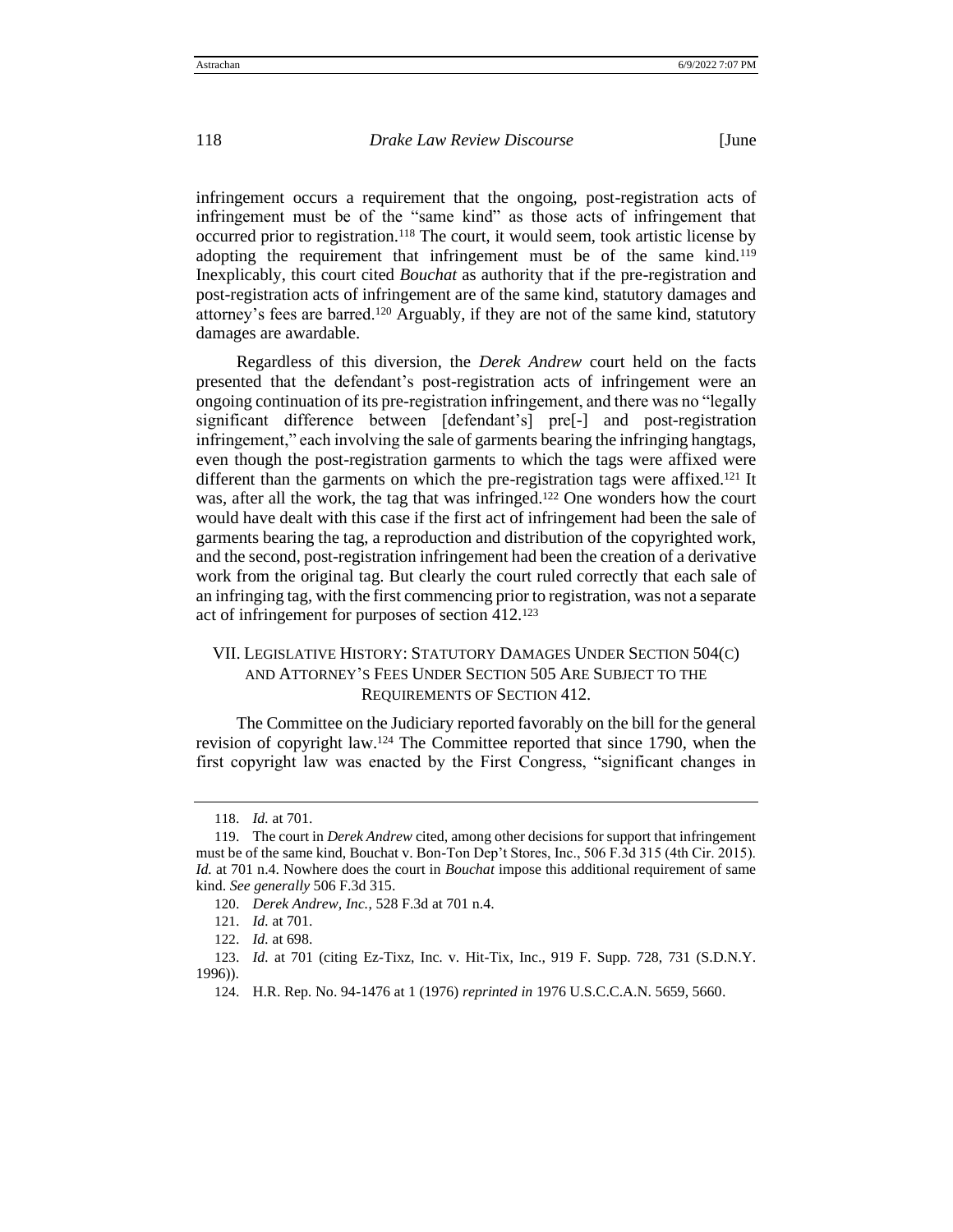technology have affected the operation of the copyright law." $125$  For example, motion pictures and sound recording had just appeared when the Copyright Act of 1909 was enacted by Congress,<sup>126</sup> and television was just a dream in 1909, and with 1983 considered the birthday of the Internet, $127$  the Internet was not even a dream in 1909.

The new act, the Copyright Act of 1976,<sup>128</sup> restated at least one right of an owner of an infringed copyright that was conditioned on registration; section 411(a) required that registration must occur before an infringement suit can be filed.<sup>129</sup> Although a copyright owner may have a valid cause of action against an infringer, the owner—with limited exceptions—cannot enforce rights in a court until registration has been made and the certificate of registration is in hand.<sup>130</sup> Section 412 was also added to the copyright law by the 1976 Act.<sup>131</sup> According to the legislative history, section 412 was added because of two "basic changes the bill will make in the present law."<sup>132</sup>

(1) Copyright registration for published works, which is useful and important to users and the public at large, would no longer be compulsory, and should therefore be induced in some practical way.

(2) The great body of unpublished works now protected at common law would automatically be brought under copyright and given statutory protection. The remedies for infringement presently available at common law should continue to apply to these works under the statute, but they should not be given special statutory remedies unless the owner has, by registration, made a public record of his copyright claim.<sup>133</sup>

The Report explained that as the law existed prior to the 1976 Act, a copyright owner whose work had been infringed before registration of the work

<sup>125</sup>. *Id.* at 47.

<sup>126</sup>. 17 U.S.C. § 101, *et. seq*; H.R. Rep. No. 94-1476 at 1 (1976) *reprinted in* 1976 U.S.C.C.A.N. 5659, 5660.

<sup>127</sup>. University of Georgia, *A Brief History of the Internet*, ONLINE LIBRARY LEARNING CENTER, https://www.usg.edu/galileo/skills/unit07/internet07\_02.phtml [https://perma.cc/XQ8F-X9EF].

<sup>128</sup>. 17 U.S.C. § 101 *et. seq.*

<sup>129</sup>. *Id.* § 411(a).

<sup>130</sup>. *Id.*; *see also* Fourth Est. Pub. Benefit Corp. v. Wall-Street.com, L.L.C., 139 S. Ct. 881, 888 (2019) (stating that a copyright owner may sue when the Copyright Office registers the copyright).

<sup>131</sup>. *See* 17 U.S.C. § 412.

<sup>132</sup>. H.R. Rep. No. 94-1476 at 158 (1976).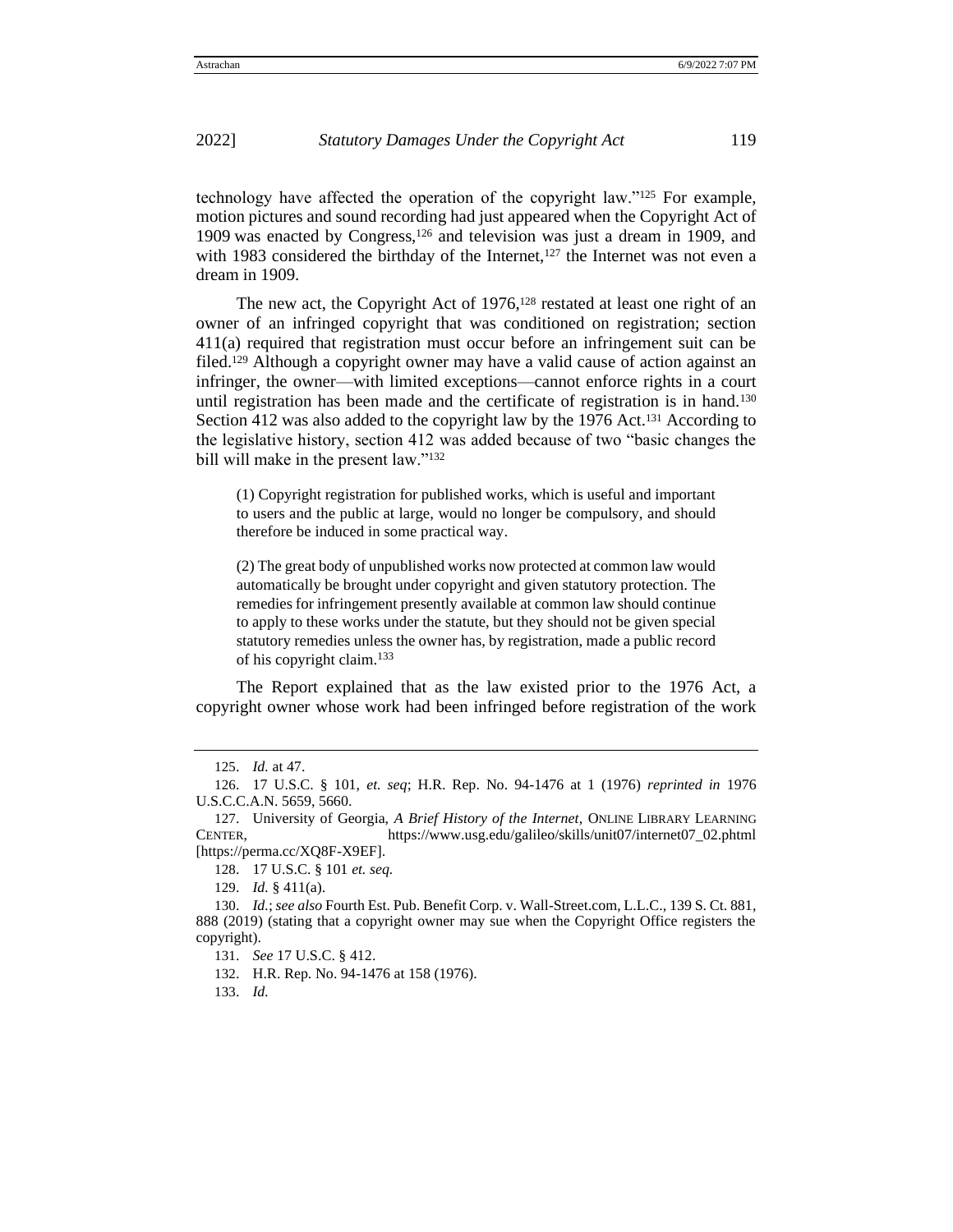would be entitled to seek injunctive relief and monetary damage in the form of the infringer's profits attributable to the infringement and the owner's damages.<sup>134</sup> Specifically, however, section 412 would serve to deny to the owner of an infringed copyright of what the Report called "extraordinary" remedies of statutory damages and attorney's fees if the infringement of an unpublished work commenced before registration, or in the case of a published work, after publication and before registration unless registration occurred within a grace period of three months after first publication.<sup>135</sup>

The idea behind these restrictions, or qualifying events, imposed by section 412 was not to narrow remedies available to an owner of an infringed copyrighted work; statutory damages and attorney's fees are available if registration is timely made under section  $412^{136}$  If registration was not timely made, statutory damages and attorney's fees were not to be recoverable, but the profits of the infringer attributable to the infringement and the owner's damages, to the extent they do not overlap, would be recoverable.<sup>137</sup> These latter damages may be harder, and more expensive, to prove, and in many cases profits and damages to the infringed work may simply be non-existent.<sup>138</sup> And statutory damages can be very rewarding; Lowry's Reports in 2003 was awarded almost \$20 million of statutory damages by a jury.<sup>139</sup> The court, exercising its discretion, declined to award attorney's fees.<sup>140</sup>

In *Johnson v. Jones*, the Sixth Circuit Court of Appeals discussed the reason it believed Congress had required prior registration of an infringed work as a condition to an owner being authorized to seek statutory damages and attorney's fees once it established infringement had occurred:

First and foremost, Congress intended that [section] 412 provide copyright owners with an incentive to register early and often. Under the 1909 Copyright Act, both publication and registration were compulsory for most types of works; *i.e.*, no recovery unless the copyrighted work was both published and registered. 17 U.S.C. § 10 (1934) (repealed 1976). The 1976 Copyright Act removed those harsh limitations, thus bringing unpublished works under the umbrella of federal copyright protection and making

<sup>134</sup>. *Id.*; 17 U.S.C. § 504.

<sup>135</sup>. H.R. Rep. No. 94-1476, at 158 (1976); 17 U.S.C. § 412.

<sup>136</sup>. H.R. Rep. No. 94-1476, at 158 (1976); 17 U.S.C. § 412.

<sup>137</sup>. H.R. Rep. No. 94-1476, at 158 (1976); 17 U.S.C. § 504(a)(1), (b).

<sup>138</sup>. *See, e.g.,* F.W. Woolworth Co. v. Contemporary Arts, 344 U.S. 228, 233 (1952) (stating that damages from the defendant's copyright infringement were "uninjurious and unprofitable").

<sup>139</sup>. Lowry's Reps., Inc. v. Legg Mason, Inc., 302 F. Supp. 2d 455, 458 (D. Md. 2004).

<sup>140</sup>. *Id.* at 463–64.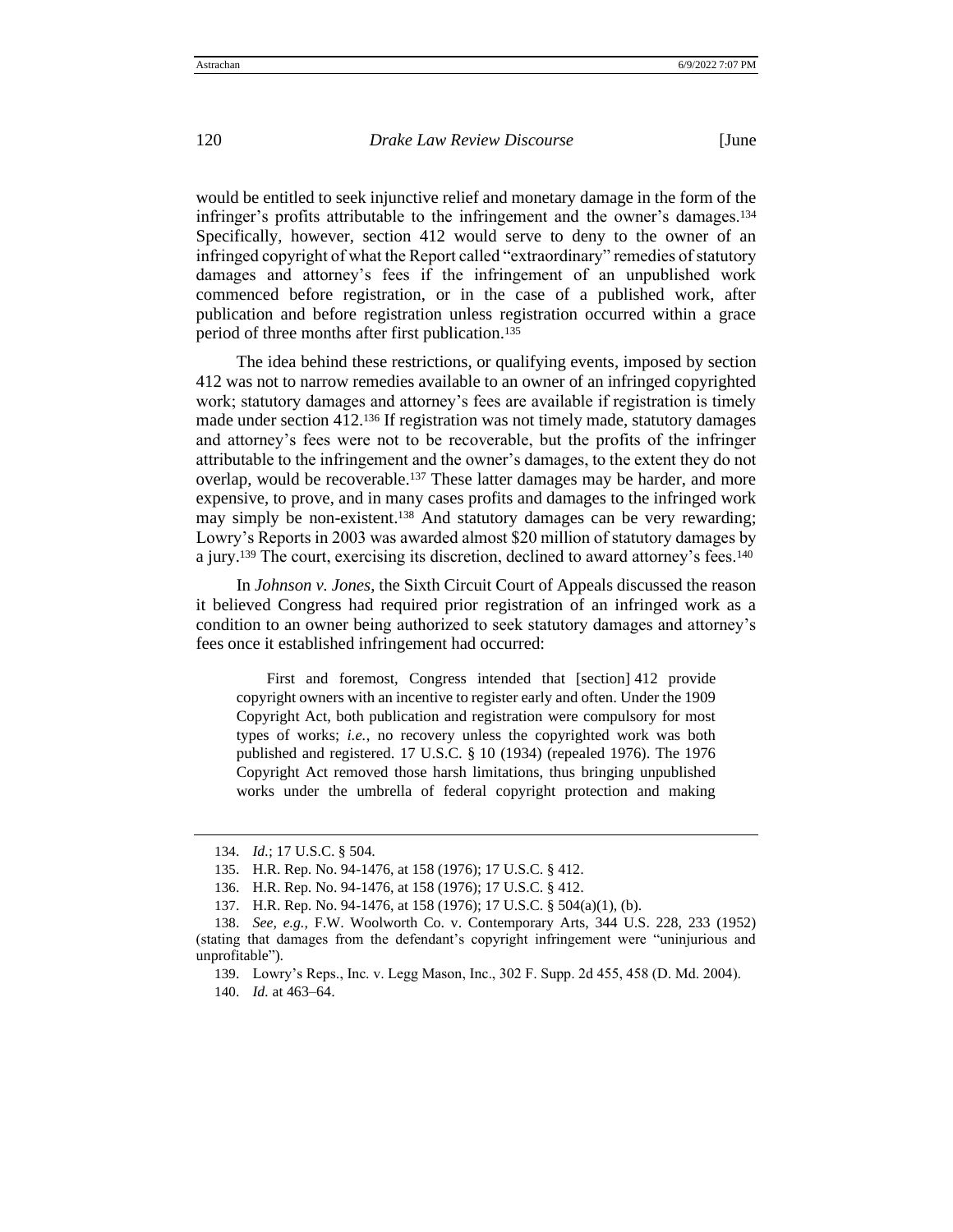registration optional. Congress realized, however, that "copyright registration . . . is useful and important to users and the public at large . . . and should therefore be induced in some practical way . . . ." By offering the additional choice of statutory damages to those who register promptly, [section] 412 "induce[s] [copyright registration] in some practical way."<sup>141</sup>

As well as providing to the owner of the copyright the incentive to register its work with the Register of Copyrights, section 412 was intended to provide those who might "borrow" from an author's works without obtaining authorization an incentive to review available registrations to determine whether the work had been registered and whether copying, or some other violation of an exclusive right granted under section 106A, would be considered infringing.<sup>142</sup> According to the court, if section 412 did encourage owners to register and potential unauthorized users to check registrations, the result would be a reduction of search costs borne by potential users and the enforcement costs that would be incurred by a copyright owner to enforce rights against an infringer.<sup>143</sup> "And, finally, the simplicity of [section] 412 confers upon all parties involved the clarity and low administrative costs of a bright-line rule."<sup>144</sup> The Act provides that, "[N]o award of statutory damages or of attorney's fees, as provided in sections 504 and 505, shall be made . . . [if] infringement of copyright in an unpublished work commenced before the effective date of its registration."<sup>145</sup> There is substantial support found in section 504 for considering an ongoing series of infringing acts together as one act of infringement.

[T]he copyright owner may elect, at any time before final judgment is rendered, to recover, instead of actual damages and profits, an award of statutory damages for *all infringements involved in the action*, with respect to any one work, for which any one infringer is liable individually, or for which

<sup>141</sup>. 149 F.3d 494, 505 (6th Cir. 1998) (citing H.R. Rep. No. 94-1476, at 158 (1976)).

<sup>142</sup>*. Id.*; Amador v. McDonald's Corp*.*, 601 F. Supp. 2d 403, 409 (D.P.R. 2009); 17 U.S.C. § 106A.

<sup>143</sup>. *Johnson*, 149 F.3d at 505.

<sup>144</sup>. *Id*. Courts in the Second Circuit "often dismiss claims for statutory damages or attorney's fees at the Rule 12(b)(6) stage if a work is neither registered before the infringement nor published before the infringement and within three months of registration, bases for dismissal under [section] 412 that both depend upon the alleged registration date." Adlife Mktg. & Commc'ns Co. v. Buckingham Bros. LLC, No. 5:19-CV-0796, WL 4795287, at \*4 (N.D.N.Y. Aug. 18, 2020). *See e.g.*, Solid Oak Sketches, LLC v. 2K Games, Inc., No. 16-CV-724, 2016 WL 4126543, at \*4 (S.D.N.Y. Aug. 2, 2016).

<sup>145</sup>. *Johnson*, 149 F.3d at 505 (quoting 17 U.S.C. § 412).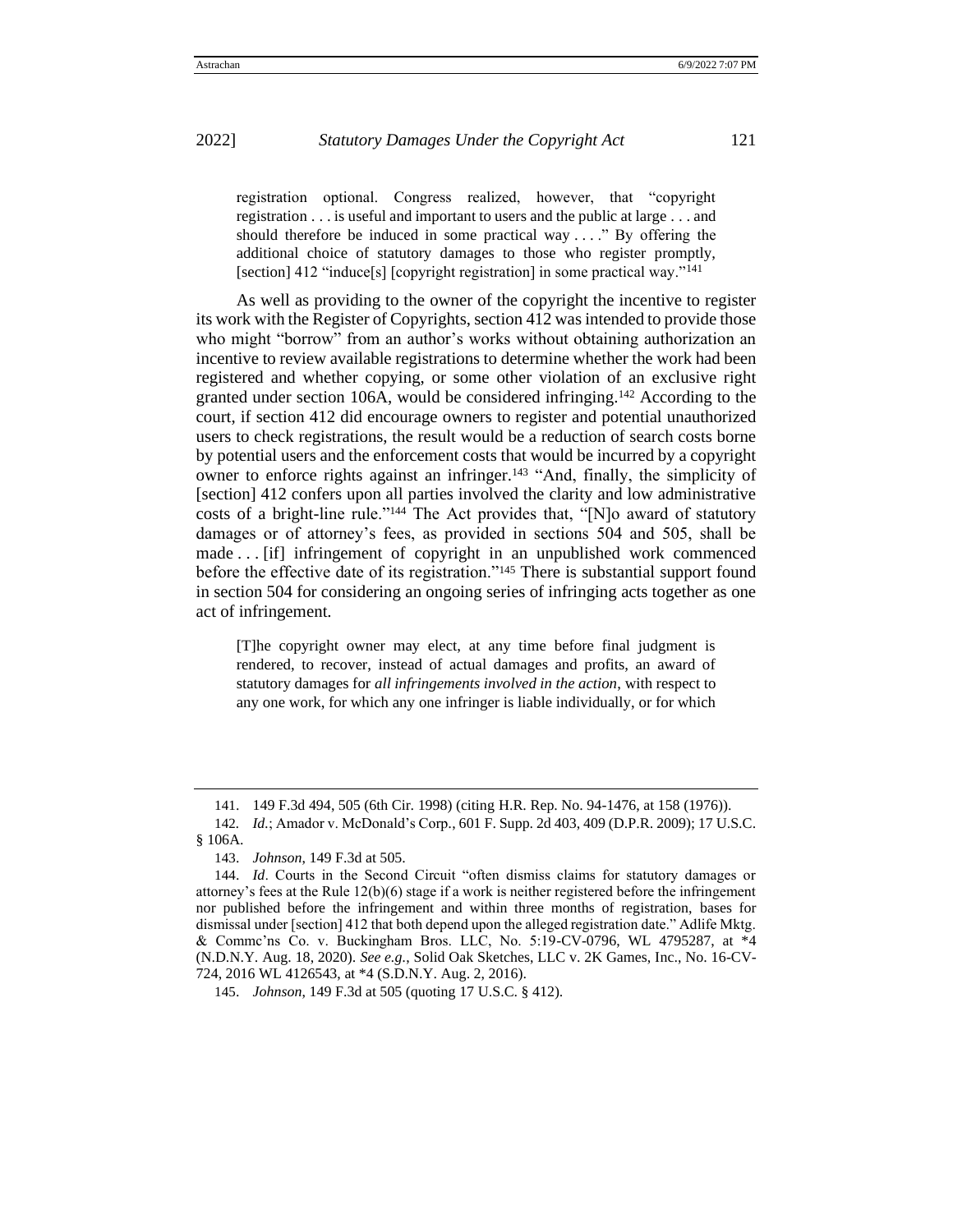any two or more infringers are liable jointly and severally  $\dots$ .<sup>146</sup>

# VIII. IF THE INFRINGEMENT BEGAN PRIOR TO REGISTRATION, AND CONTINUED AFTER REGISTRATION, ARE THESE ACTS OF INFRINGEMENT SEPARATE OR CONTINUING ACTS?

Plaintiffs who fail to register their works prior to the first infringing act are prone to assert that a subsequent act of infringement, occurring after registration, is a separate infringing act so as to entitle the plaintiff to statutory damages and attorney's fees for the post-registration infringement.<sup>147</sup> Defendants, on the other hand, are likely to defend such a claim on the grounds that their acts of infringement, occurring pre- and post-registration, were acts of continuing infringement, and that an award of statutory damages or attorney's fees is not permitted under section 412.<sup>148</sup>

In *B2B CFO Partners, LLC v. Kaufman*, a case from the Ninth Circuit where the court reviewed the nature of pre- and post-registration infringements, the issue before the court was whether a post-registration infringing public distribution of a training manual, registered as a revised version of the original when the original had been infringed prior to registration, would entitle the plaintiff to statutory damages and attorney's fees.<sup>149</sup>

As in *Derek Andrew,* the *B2B* court held that it could find no "legally sufficient difference" between the 2008 pre-registration work and the 2009 postregistration work, in this case the manual, despite the fact that the 2008 version differed "somewhat" from the 2009 version.<sup>150</sup> The basis of the holding was that despite the somewhat differing manuals, the same person allegedly copied the same copyrighted work, and the post-registration manual constituted the same kind of alleged copying as the 2008 Manual.<sup>151</sup> As a result, the court concluded that the first act of infringement occurred prior to registration with the distribution of the 2008 manual, which was the "'*first act of infringement* in a series of ongoing

<sup>146</sup>. 17 U.S.C. § 504(c)(1) (emphasis added). *See* Arista Records LLC v. Lime Group LLC, No. 06 Civ. 5936, 2010 WL 6230928, at \*2 (S.D.N.Y. 2010) (emphasizing that one statutory damages award can be given per work infringed upon).

<sup>147</sup>. *See, e.g.,* B2B CFO Partners LLC v. Kaufman, 787 F. Supp. 2d 1002, 1012 (D. Arizona 2011); *see also* Derek Andrew, Inc. v. Poof Apparel Corp., 528 F.3d 696, 699 (9th Cir. 2008).

<sup>148</sup>. *See B2B CFO Partners LLC*, 787 F. Supp. at 1012–13.

<sup>149</sup>. *Id.* at 1005.

<sup>150</sup>. *Id.* at 1012.

<sup>151</sup>. *Id.*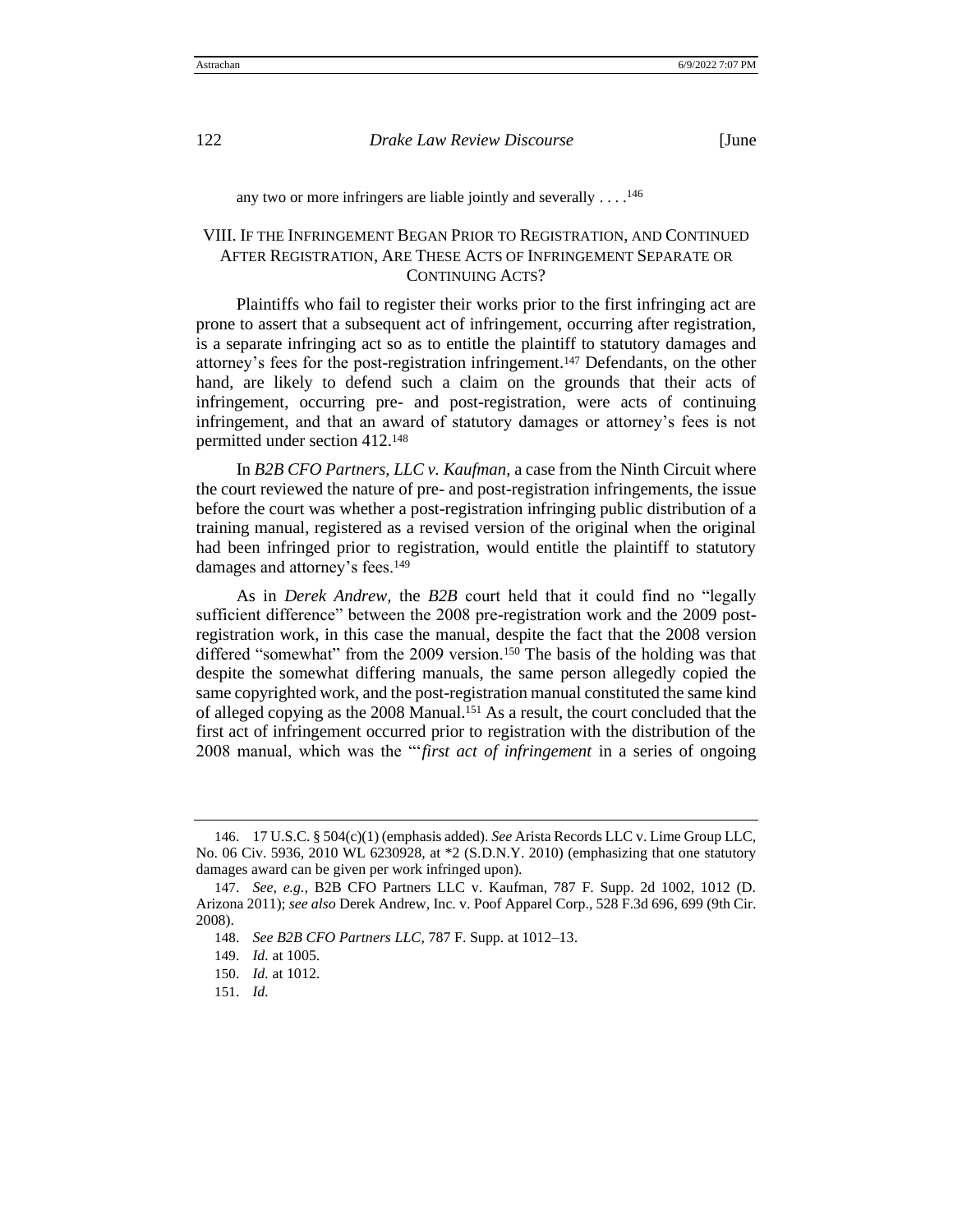infringements of the same kind' by the same person."<sup>152</sup> Section 412 barred statutory damages and attorney's fees, but the court may have left the door open for future consideration of whether the infringement of different exclusive rights under section 106, pre- and post-registration, might lead to a conclusion that the post-registration violation was separate and would support a claim of statutory damages and attorney's fees.

Considering a defendant's Rule 12(b)(6) motion to dismiss, a plaintiff's claim for statutory damages and attorney's fees on the basis that the infringement commenced prior to registration and continued after registration, that court, without reaching the merits of the motion to dismiss, held that the plaintiff's second amended complaint sufficiently alleged a claim for statutory damages and therefore "was not futile because it was '*arguable* that publication of each edition marks the commencement of [a new] infringement for purposes of [section] 412 . . . . "<sup>153</sup>

In yet another decision, a California District Court held that adding an emblem to the copyrighted design of a t-shirt did not constitute a new and separate infringement under section 412 where the infringement began with the first iteration of the t-shirt, sans emblem, prior to registration.<sup>154</sup> And still another court held a plaintiff was not entitled to statutory damages and attorney's fees when the post-registration publication of new issues of a magazine using the same allegedly infringing layout did not commence a new and separate infringement under section 412.<sup>155</sup> And yet another court, considering whether a defendant's acts of infringement were continuing or separate pre- and post-registration of the infringing work, held that a post-registration customization of a sculpture by changing its size, surface texture and adding a different sized pedestal, was not a separate act of infringement under section 412 so as to entitle the plaintiff to an award of statutory damages and attorney's fees.<sup>156</sup> It was an infringement of the same work, and the pre-registration infringement disqualified an award of statutory

<sup>152</sup>. *Id.* (citing Derek Andrew, Inc. v. Poof Apparel Corp., 528 F.3d 696, 701 (9th Cir. 2008)); *see also* Mason v. Montgomery Data*,* 967 F.2d 135, 144 (5th Cir. 1992); Kwan v. Schlein*,* 246 F.R.D. 447, 453 (S.D.N.Y. 2007) (holding that the publication of a new edition of a copyrighted material marks the commencement of new infringements and would not bar statutory damages).

<sup>153</sup>. *B2B CFO Partners LLC,* 787 F. Supp. 2d at 1012 (quoting *Kwan,* 246 F.R.D. at 453).

<sup>154</sup>. New Name, Inc. v. The Walt Disney Co., No. CV 07-5034 PA (RZx), 2008 WL 5587487, at \*4–5 (C.D. Cal. 2008).

<sup>155</sup>. Sartor v. Walters, No. CIV A 06-0011, 2006 WL 3497856, at \*4 (W.D. La. Dec. 5, 2006).

<sup>156</sup>. Dyer v. Napier, No. CIV04–0408 PHX SMM, 2006 WL 680551, at \*1, \*4 (D. Ariz. Mar. 16, 2006).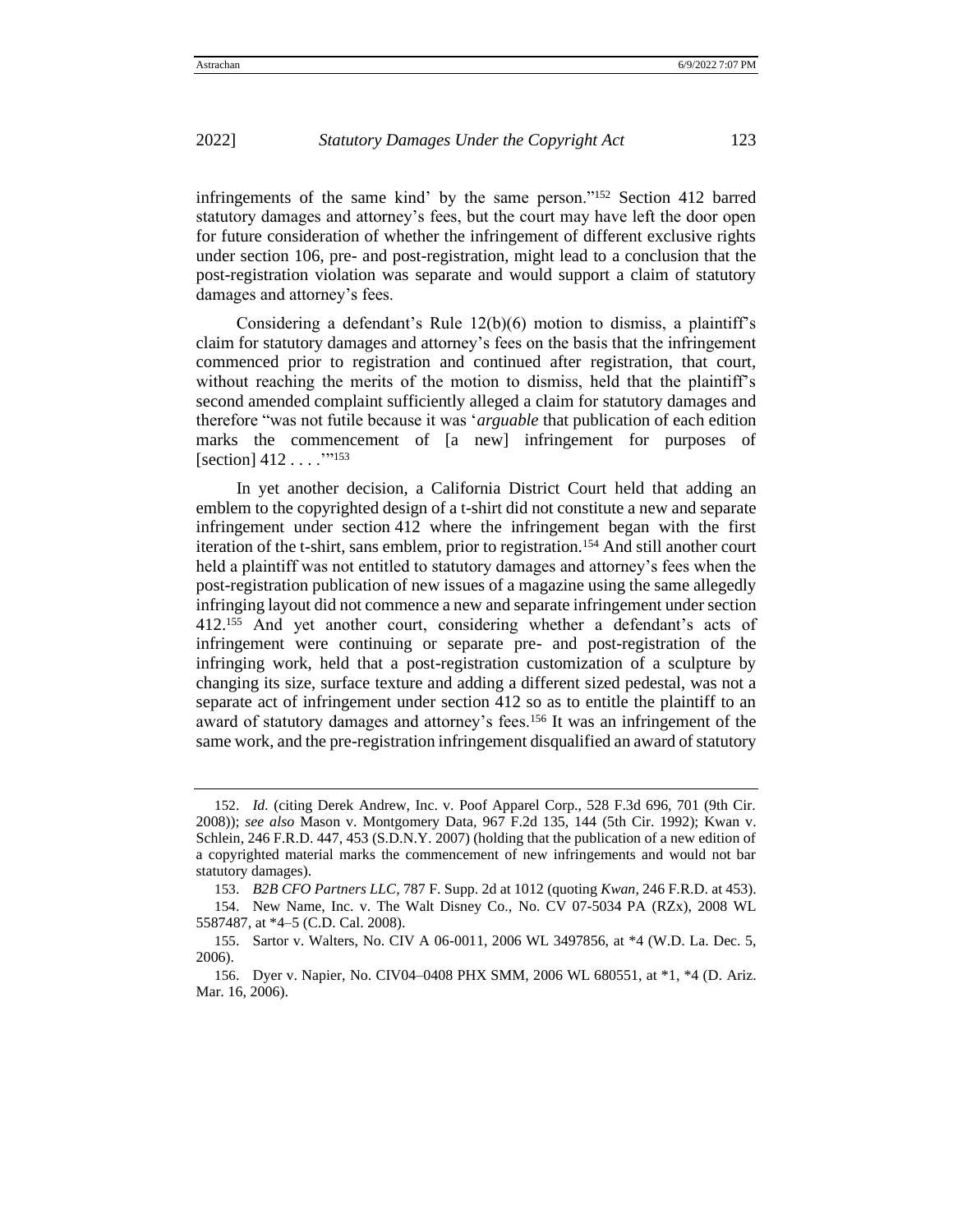damages and attorney's fees.<sup>157</sup>

Another district court, sitting in the Ninth Circuit, considered whether a defendant's actions of infringement were separate or continuous when the defendant's acts of alleged infringement spanned the effective date of registration.<sup>158</sup> In *City of Carlsbad v. Shah*, Prince Reza Shah was alleged to have distributed goods bearing the City's copyrighted golf course logo prior to the March 31, 2008, effective date of registration.<sup>159</sup> After registration Shah continued to display on his website the logo, "THE CROSSINGS AT CARLSBAD," for a golf course for the purposes of selling merchandise.<sup>160</sup> He made derivatives and continued their display, and he placed the City's logo on his letterhead and on business cards.<sup>161</sup> His ongoing use of the copyrighted work continued into 2011 when he produced, but did not sell, hats and t-shirts bearing the copyrighted logo.<sup>162</sup> In ruling against the City's claim, it was entitled to statutory damages and attorney's fees, the court held that all of Shah's activities were one continuing infringement under section 412:

All of these alleged infringements arose out of Shah's initial infringement and any post-registration conduct is therefore traceable to Shah's pre-registration conduct. As such, the pre-registration infringement and the post-registration infringement constitute one continuing infringement for purposes of [section] 412(2). Contrary to the City's arguments, there is no legally significant difference between the pre-registration conduct and the post-registration conduct that would suggest that the alleged infringement was anything but an ongoing series of infringements that commenced in 2006.<sup>163</sup>

In a case involving the alleged infringement of architectural plans, the plaintiff, arguing in favor of its entitlement to statutory damages and attorney's fees, claimed a distinction existed between uncompleted plans, copied prior to copyright registration, and completed plans copied after registration.<sup>164</sup> The court found for the defendant against whom statutory damages were asserted on the grounds that "the first steps of architectural infringement, including tracing

<sup>157</sup>. *Id.* at \*4.

<sup>158</sup>. City of Carlsbad v. Shah, 850 F. Supp. 2d 1087, 1103 (S.D. Cal. 2012).

<sup>159</sup>. *Id.* at 1098.

<sup>160</sup>. *Id.*

<sup>161</sup>. *Id.* at 1099.

<sup>162</sup>. *Id.* at 1102–03.

<sup>163</sup>. *Id.* at 1103. The City did, however, receive an award for attorney's fees under 15 U.S.C. § 1117(a) after the court found Shah engaged in willful trademark infringement. *Id.* at 1108.

<sup>164</sup>. Cornerstone Home Builders Inc. v. McAllister, 311 F. Supp. 2d 1351, 1352 (M.D. Fla. 2004).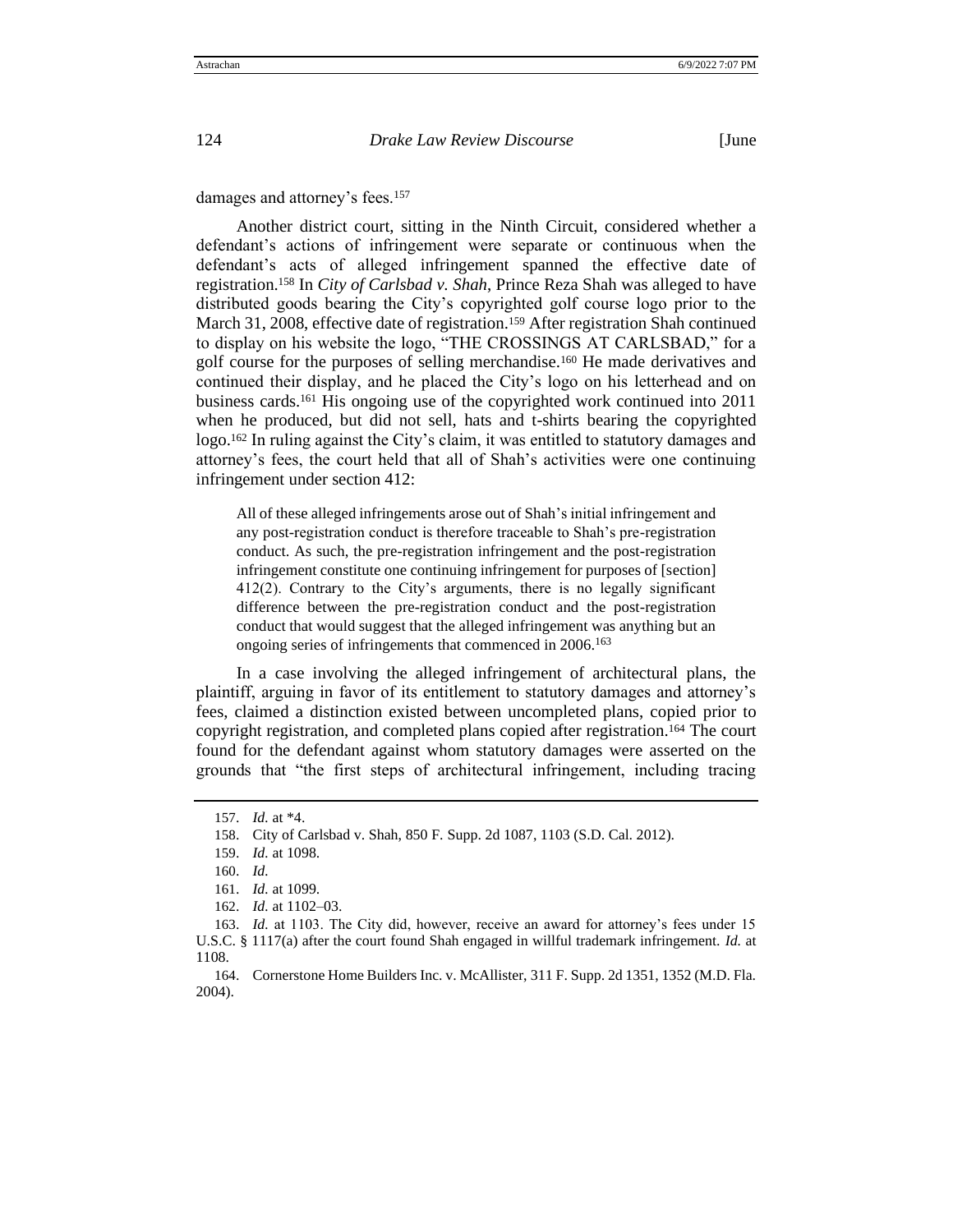architectural floor plans and re-labeling architectural drawings, commence the infringing conduct and not the completion of construction plans . . . ."<sup>165</sup>

Courts in the Southern District of New York "have consistently applied a bright-line rule in cases where the first act of infringement in a series of ongoing infringements occurred prior to the registration" of the work.<sup>166</sup> In *Craig v. UMG Recordings Inc.*, a portrait of legendary guitarist B.B. King was infringed when used on an album prior to its March 2014 registration; the photograph was then used in 2015 on a second album following registration of the photograph.<sup>167</sup> The court described the bright-line test as "when the same defendant infringes on the same protected work in the same manner as it did prior to the work's registration, the post-registration infringement constitutes the continuation of a series of ongoing infringements."<sup>168</sup>

The court did not explain what it meant by the same manner or how that would be applicable; neither did the court in *Solid Oak Sketches, LLC v. 2K Games, Inc.*, the case quoted by the court.<sup>169</sup> *Craig* merely adopted the language of the court in *Solid Oak Sketches*. <sup>170</sup> That case involved an updated version of a video game released two years after its original version was released, where postregistration unauthorized copying in the updated version was considered an ongoing pre-registration infringement from the original.<sup>171</sup> Likewise, a case involving the infringement of a newly configured version of a television program with a new title was held to be merely a continuation of an earlier infringement of the original program.<sup>172</sup>

Another copyright plaintiff, while it did not dispute that it was not entitled to statutory damages for infringements that occurred prior to the March 13, 2012, the effective date of its registration of certain construction specifications, it claimed it was entitled to statutory damages for all infringements of the specifications that

<sup>165</sup>. *Id.*

<sup>166</sup>. Craig v. UMG Recordings Inc*.*, 380 F. Supp. 3d 324, 336 (S.D.N.Y. 2019) ("The 2015 Album has the same front cover and back cover as the 2012 Album, uses the same four photographs that appeared in the 2012 Album, and contains the same seventeen musical compositions and sound recordings that appeared in the 2012 Album. The only difference is that the 2015 Album has fewer tracks and photographs than the 2012 Album.").

<sup>167</sup>. *Id.* at 328–329.

<sup>168</sup>. *Id.* at 336 (quoting Solid Oak Sketches, LLC v. 2K Games, Inc., No. 16CV724-LTS, 2016 WL 4126543, at \*3 (S.D.N.Y. Aug. 2, 2016)).

<sup>169</sup>. *Id.* at 337.

<sup>170</sup>. 2016 WL 4126543, at \*3.

<sup>171</sup>. *Id.*

<sup>172</sup>. Irwin v. ZDF Enterprises GmbH, No. 04-CV-8027-RWS, 2006 WL 374960, at \*6 (S.D.N.Y. Feb. 16, 2006).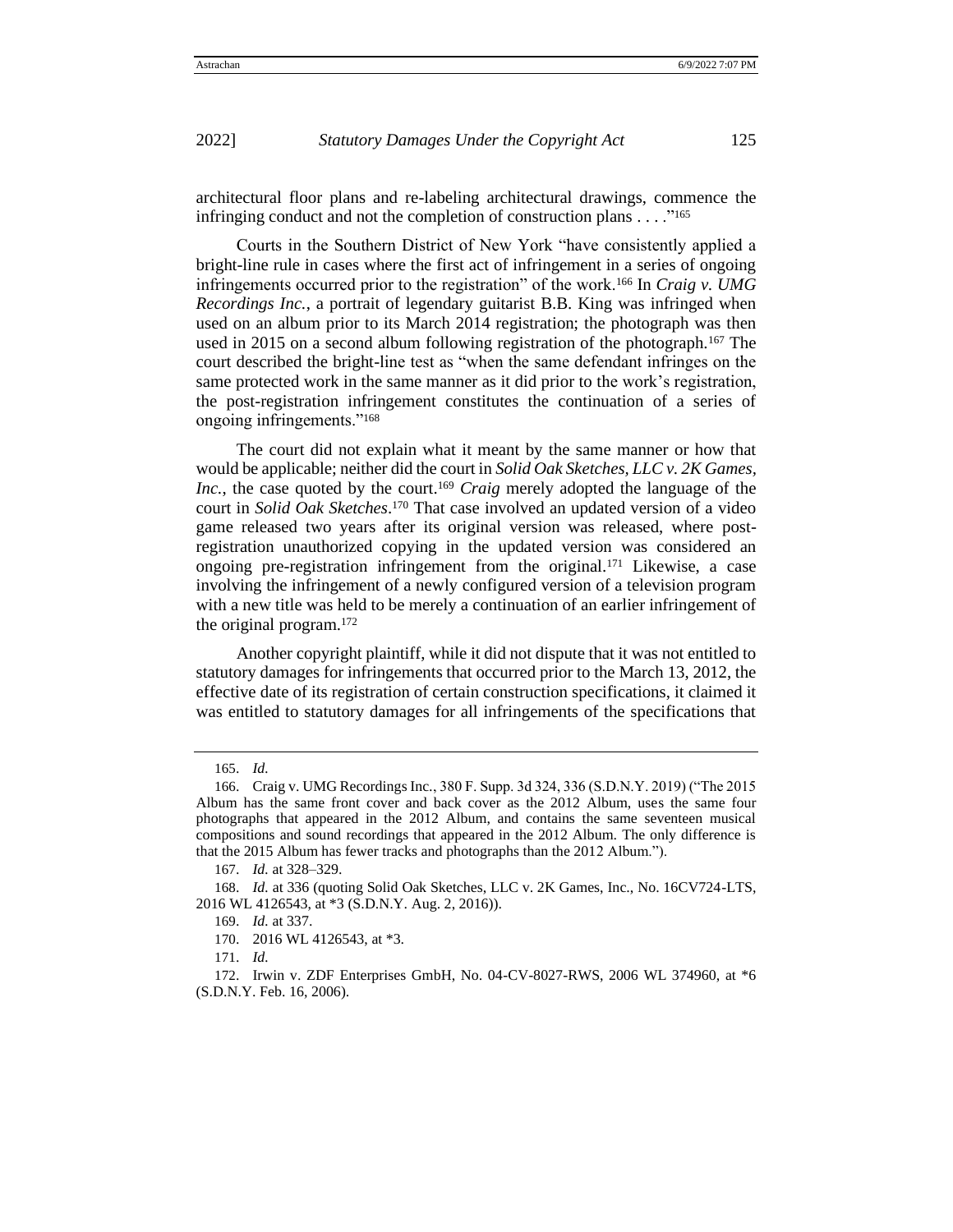occurred after March 13, 2012.<sup>173</sup> Asserting that post-registration acts of infringement were separate acts, the plaintiff failed to convince a skeptical court that the specifications evolved, and over time, changed and contained new versions. <sup>174</sup> As to plaintiff's contention that defendant's copying new versions of its specifications supported a finding of separate and, therefore, new infringements for purposes of section 412, the court observed: "Every [Circuit] to consider the issue has held that infringement commences for the purposes of section 412 when the first act in a series of acts constituting continuing infringement occurs."<sup>175</sup>

The court dispensed with plaintiff's claim for statutory damages and attorney's fees by holding that because "[t]here is no dispute that the first act in a series of alleged acts of infringement of the OxBlue Specification occurred before the effective date of registration[,] OxBlue is thus not entitled to statutory damages and attorneys' fees under the Copyright Act."<sup>176</sup> Once again, there was scant analysis by the court of whether the post-registration acts of infringement were separate or continuing, other than to disagree with plaintiff's assertations that because it incorporated new versions of its specifications in newly released version, the infringement of the newly released versions constituted infringements under section 412.<sup>177</sup> The court held, "[T]here is no legal basis for this claim."<sup>178</sup> Because it found that the first act in a series of infringements occurred preregistration, application by it of the bright-line test resulted in the plaintiff not being entitled to statutory damages or attorney's fees.<sup>179</sup>

In *Ez-Tixz, Inc. v. Hit-Tix, Inc.*, the U.S. district court in the Southern District of New York disagreed with a plaintiff's assertion it was entitled to statutory damages for the allegedly infringing use of a computer program that occurred following its copyright registration of that program on the grounds that the infringement commenced prior to registration of the program.<sup>180</sup> The court held plaintiff's contention of entitlement had no merit.<sup>181</sup> It found that the alleged acts of infringement, being use of a copyrighted program to issue theater tickets, that followed registration of the copyright were ongoing acts of infringement and not

<sup>173</sup>. EarthCam, Inc. v. OxBlue Corp*.,* 49 F. Supp. 3d 1210, 1240 (N.D. Ga. 2014), *aff'd*, 703 F. App'x 803 (11th Cir. 2017).

<sup>174</sup>. *Id.*

<sup>175</sup>. *Id.* (citing Derek Andrew, Inc. v. Poof Apparel Corp., 528 F.3d 696, 700–01 (9th Cir. 2008)).

<sup>176</sup>. *Id.*

<sup>177</sup>. *Id.* 

<sup>178</sup>. *Id.*

<sup>179</sup>. *Id.*

<sup>180</sup>. 919 F. Supp. 728, 730–31 (S.D.N.Y. 1996).

<sup>181</sup>. *Id.* at 736.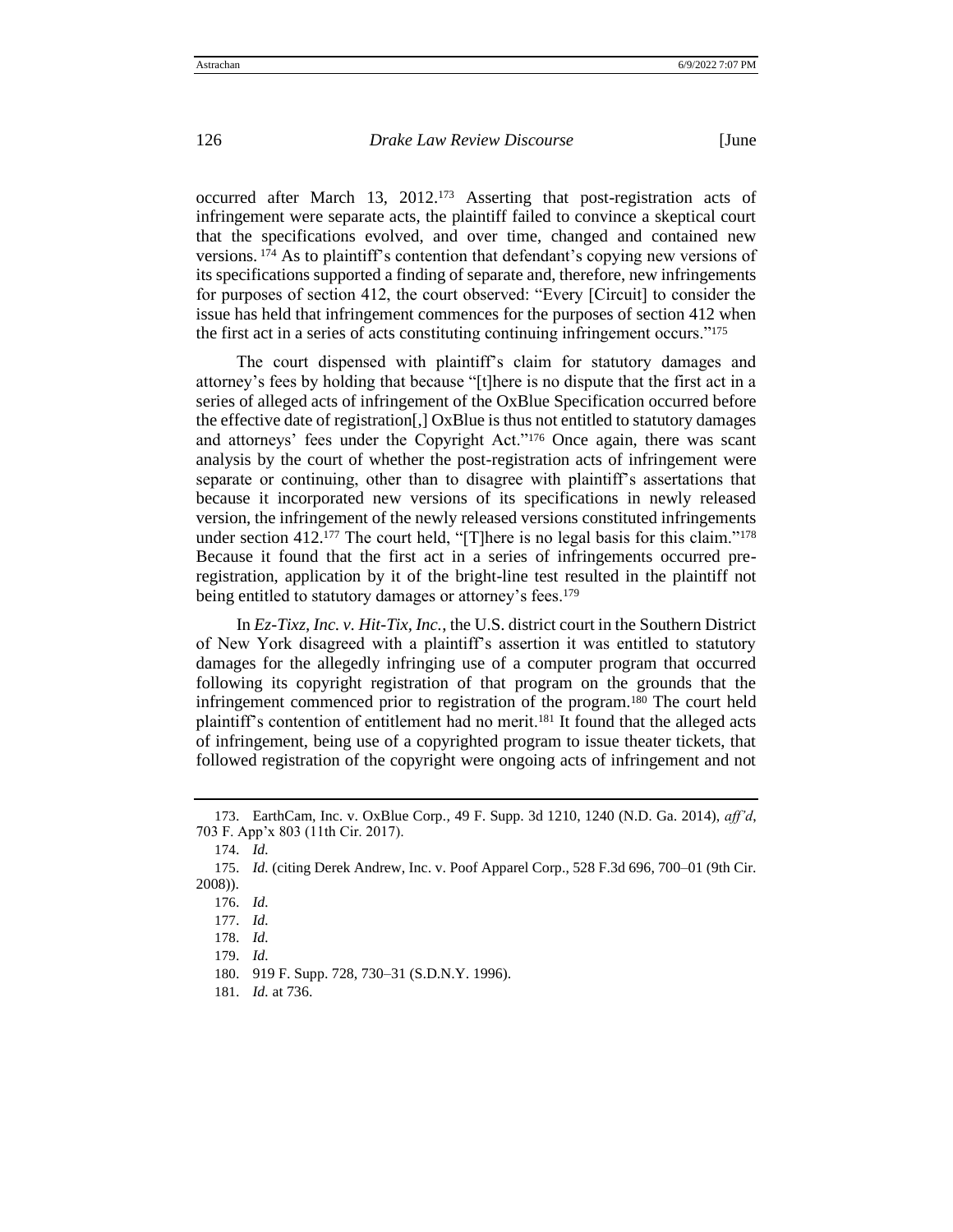distinct or separate acts.<sup>182</sup> In each instance, pre- and post-infringement, the defendant used the plaintiff's copyrighted program to issue a ticket and the ongoing use of the copyrighted work was critical to the court's holding.<sup>183</sup> The infringement that followed registration, the court held, was the same infringement that preceded registration and was an act that merely continued.<sup>184</sup> Based on the allegations contained in the plaintiff's amended complaint, even if it was determined at trial that copyright infringement had occurred, plaintiff was not entitled to elect statutory damages or to receive attorney's fees.<sup>185</sup> The court granted the defendant's motion to dismiss plaintiff's claims for statutory damages and attorney's fees.<sup>186</sup> Clearly, in each instance, it was the same copyrighted work that was infringed by the same defendant.

In yet another case dealing with architectural plans, the plaintiff based its claim that it was entitled to statutory damages and attorney's fees on the argument that defendant's copying, or incorporation of plaintiff's plan into defendant's plan prior to plaintiff's registration of its work, was an act separate from postregistration use of the plans by the defendant.<sup>187</sup> In other words, the plaintiff argued that the incorporation of its plans into defendant's plans was one act of infringement but "that every time [defendant] uses [plaintiff's] plan to build a new home it constitutes a new act of infringement, thus '[f]or those infringements that commenced after registration, statutory damages are appropriate.'"<sup>188</sup> The court disagreed with the plaintiff's attempt to construct these infringements as "different and distinct" acts of infringement.<sup>189</sup> The only question considered by this court was whether the same work was infringed pre-registration and post-registration.<sup>190</sup> If so, the plaintiff would not be entitled to elect statutory damages and receive attorney's fees under section  $412^{191}$  Relying on the appellate court's decision in *Mason*, and acknowledging that the plain language of section 412 might be ambiguous, the court held:

<sup>182</sup>. *Id.* 

<sup>183</sup>. *Id.*

<sup>184</sup>. *Id.* 

<sup>185</sup>. *Id.*; *see also* Knitwaves, Inc. v. Lollytogs Ltd., 71 F.3d 996, 1012 (2d Cir. 1995) (barring a plaintiff from obtaining attorney's fees for infringements that occurred prior to registration).

<sup>186</sup>*. Ez-Tixz,* 919 F. Supp. at 738. *See* Cognotec Servs. Ltd. v. Morgan Guar. Trust Co.*,* 862 F. Supp. 45, 52 (S.D.N.Y.1994) ("Any awards of statutory damages or attorney's fees are precluded when the infringement occurs prior to the effective date of registration.").

<sup>187</sup>. Feldhacker v. Homes, 173 F. Supp. 3d 828, 832 (S.D. Iowa 2016).

<sup>188</sup>. *Id.*

<sup>189</sup>. *Id*. at 832–33.

<sup>190</sup>. *Id.* at 833.

<sup>191</sup>. *Id.*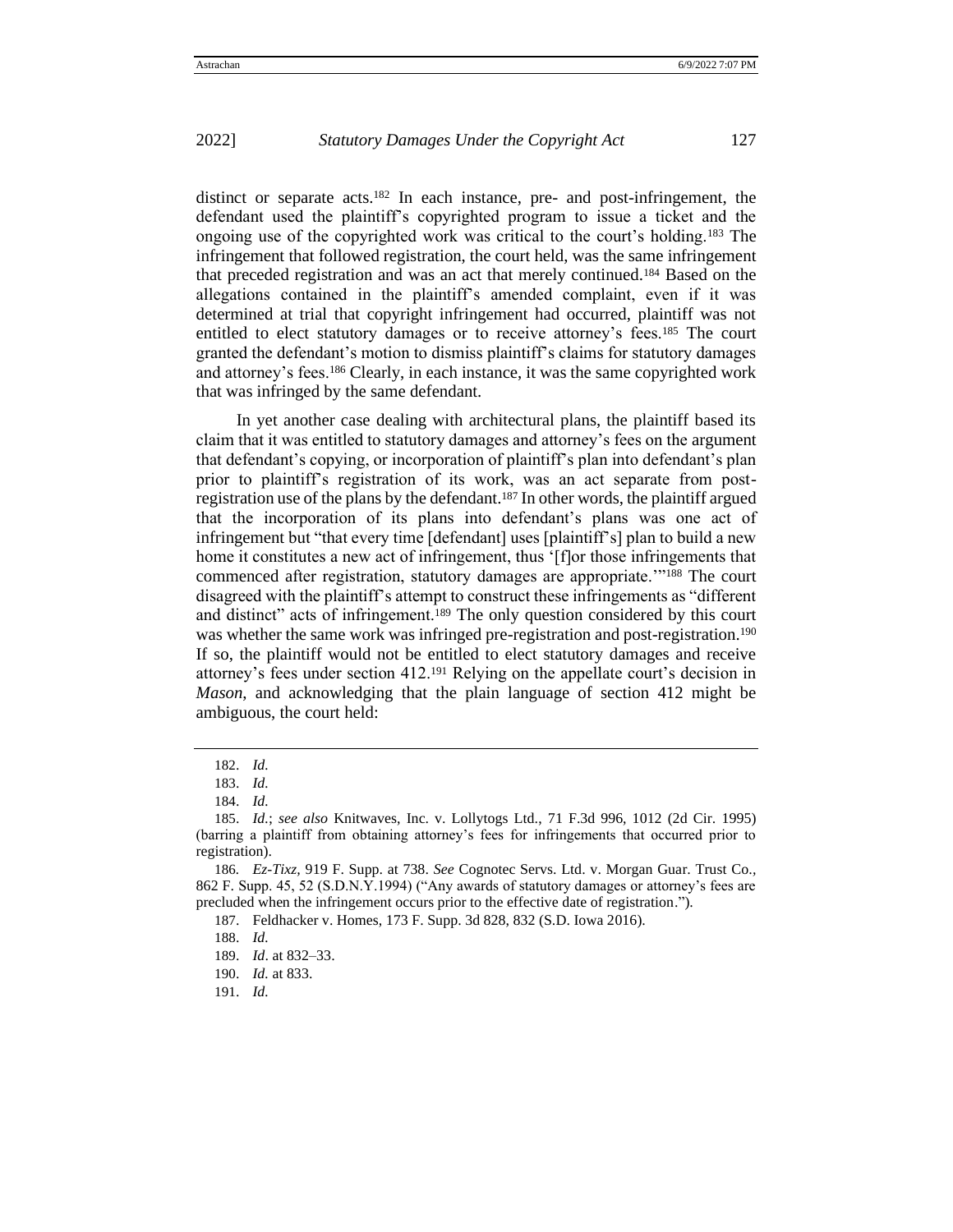[U]nder this section, the total number of "awards" of statutory damages (each ranging from \$500 to \$20,000) that a plaintiff may recover in any given action depends on the number of works that are infringed and the number of individually liable infringers, regardless of the number of infringements of those works. So if a plaintiff proves that one defendant committed five separate infringements of one copyrighted work, that plaintiff is entitled to only one award of statutory damages ranging from \$500 to \$20,000. And if a plaintiff proves that two different defendants each committed five separate infringements of five different works, the plaintiff is entitled to ten awards, not fifty. It would be inconsistent to read section 504 to include all of one defendant's infringements of one work within "an award of statutory damages," and then read section 412 to treat each infringement separately for purposes of barring that award.<sup>192</sup>

In so ruling, the court relied on the legislative history of section 412 and what it considered to be the interplay between sections 504 and 412.<sup>193</sup>

Other courts have held the text of section 412 to be unambiguous.<sup>194</sup> In *Fournier v. Erickson*, the court held that the copyright owner and plaintiff attempted to circumvent what it described as the plain language of section 412 by incorrectly asserting that each post-registration infringement of an allegedly infringing photograph was an independent and separate act of infringement.<sup>195</sup> The infringement complained of involved the defendant's use of a photograph in a single, unified, advertising campaign for Microsoft's Windows, and all acts of infringement, if any, commenced when the photograph first appeared in the campaign at a time that was prior to registration of the copyright of the photograph.<sup>196</sup> Each subsequent appearance of the photograph was "part of the continuous, on-going advertising campaign."<sup>197</sup> It did not matter whether the postregistration ads using the photograph were different from the pre-registration ads.<sup>198</sup> What mattered was that the same copyrighted photograph was infringed both pre- and post-registration.<sup>199</sup> The commencement of the alleged infringement prior to the effective date of registration eliminated plaintiff's entitlement to an

<sup>192</sup>. Feldhacker v. Homes, 173 F. Supp. 3d 828, 833 (S.D. Iowa 2016) (quoting Mason v. Montgomery Data, Inc., 967 F.2d 135, 143–44 (5th Cir.1992)).

<sup>193</sup>. *Id*.

<sup>194</sup>. *See* Fournier v. Erickson, 202 F. Supp. 2d 290, 297 (S.D.N.Y. 2002).

<sup>195</sup>. *Id.* at 297–98.

<sup>196</sup>. *Id.* at 293.

<sup>197</sup>. *Id.* at 298.

<sup>198</sup>. *Id.*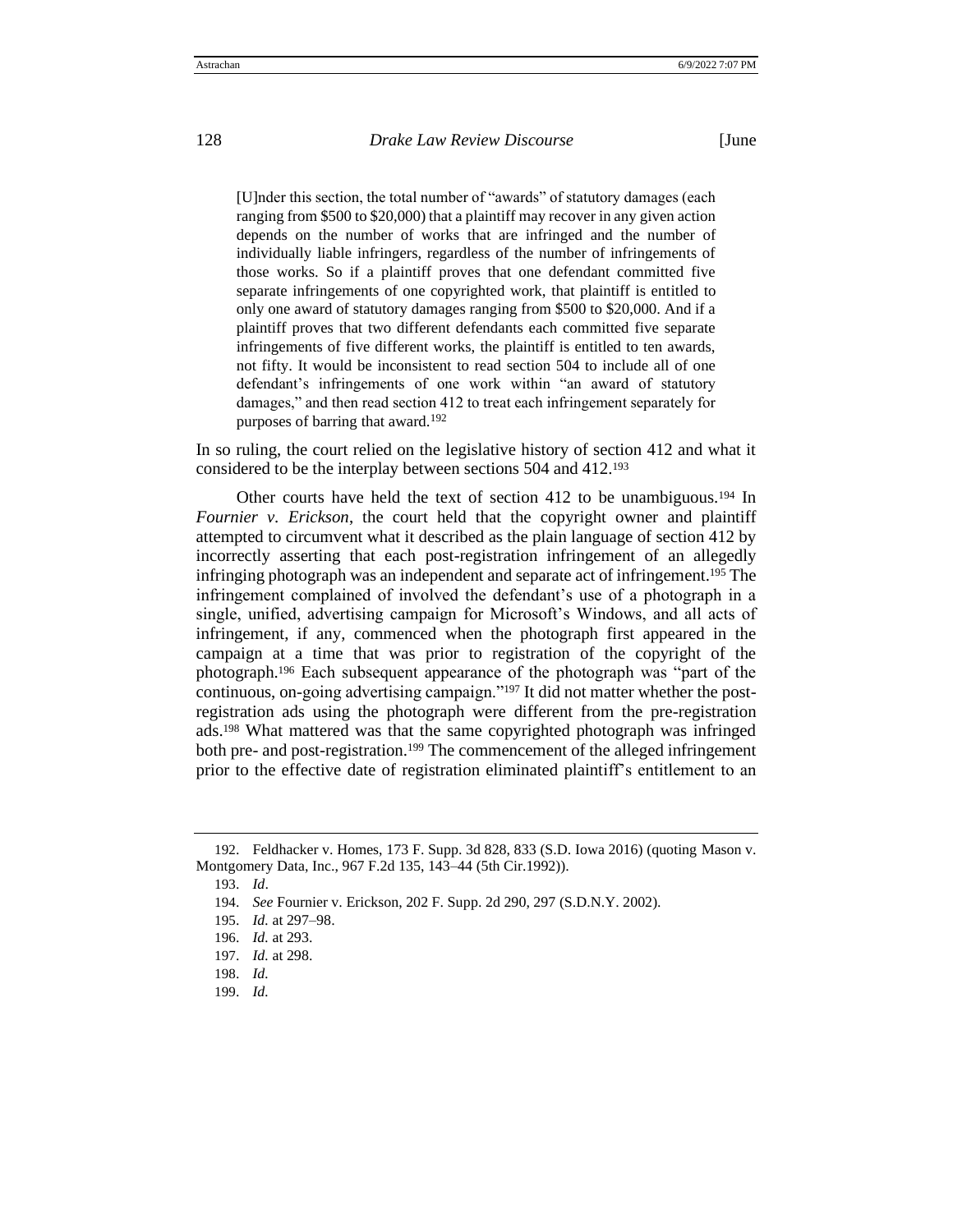award of statutory damages and attorney's fees.<sup>200</sup>

In yet another case dealing with the infringement of architectural plans and the construction of homes from those plans, the court held the plaintiff was not entitled to statutory damages and attorney's fees even though the construction of the homes from the infringed plans occurred after registration.<sup>201</sup> The reason cited by the court was that the first infringement of the plans occurred pre-registration.<sup>202</sup> That the plans were copied, and one home was constructed, prior to registration of the plans, meant the plaintiffs were foreclosed as a matter of law from receiving statutory damages and attorney's fees.<sup>203</sup> Citing *Robert R. Jones*, the court held that the infringing act that precluded recovery of statutory damages and attorney's fees was the "making of infringing plans"; the construction of homes after registration added to recoverable damages in the form of the defendant's profits, but not entitlement of statutory damages.<sup>204</sup>

In a departure from a bright-line test to determine a plaintiff's entitlement to statutory damages and attorney's fees, a district court in Louisiana denied a defendant's motion to dismiss some of the plaintiff's claims for statutory damages arising from the copying and use of its mechanical and electrical drawings.<sup>205</sup> The plaintiffs argued that while there were pre-registration acts of infringement, many "other independent acts of infringement occurred" after the effective date of registration of the copyright.<sup>206</sup> The plaintiff's theory, unsupported by any cases available to the court, was that section 106 of the Copyright Act created for the owner of a copyright a number of distinct, exclusive rights, and that a preregistration infringement of one right is not the same, for purposes of section 412, as post-registration infringement of another exclusive right.<sup>207</sup> Thus, the plaintiff claimed that because only the exclusive right to reproduce its drawings was

<sup>200</sup>. *Id.* See Grant Heilman Photography, Inc., v. McGraw-Hill Glob. Educ. Holdings, LLC*,* No. CV 17-694, 2018 WL 3193706 (E.D. Pa. June 28, 2018) for a similar situation in which following a mini trial the court held that plaintiff was not entitled to statutory damages or attorney's fees because defendant had infringed the same in earlier textbooks before plaintiff registered the copyrights to the photographs and the infringement continued in new textbooks following registration. "In other words, where infringements of photos began prior to their registration dates, [d]efendant could not be liable for statutory damages." *Id.* at \*1.

<sup>201</sup>. Great Southern Homes, Inc. v. Johnson & Thompson Realtors, 797 F. Supp. 609, 613 (M.D. Tenn. 1992).

<sup>202</sup>. *Id.* 

<sup>204</sup>. *Id.* at 612–13 (citing Robert R. Jones Associates, Inc. v. Nino Homes*,* 858 F.2d 274, 281 (6th Cir. 1988)).

<sup>205</sup>. Guillot-Vogt Assocs., Inc. v. Holly & Smith, 848 F. Supp. 682, 691 (E.D. La. 1994). 206. *Id.* at 690.

<sup>207</sup>. *Id.*; 17 U.S.C. § 106.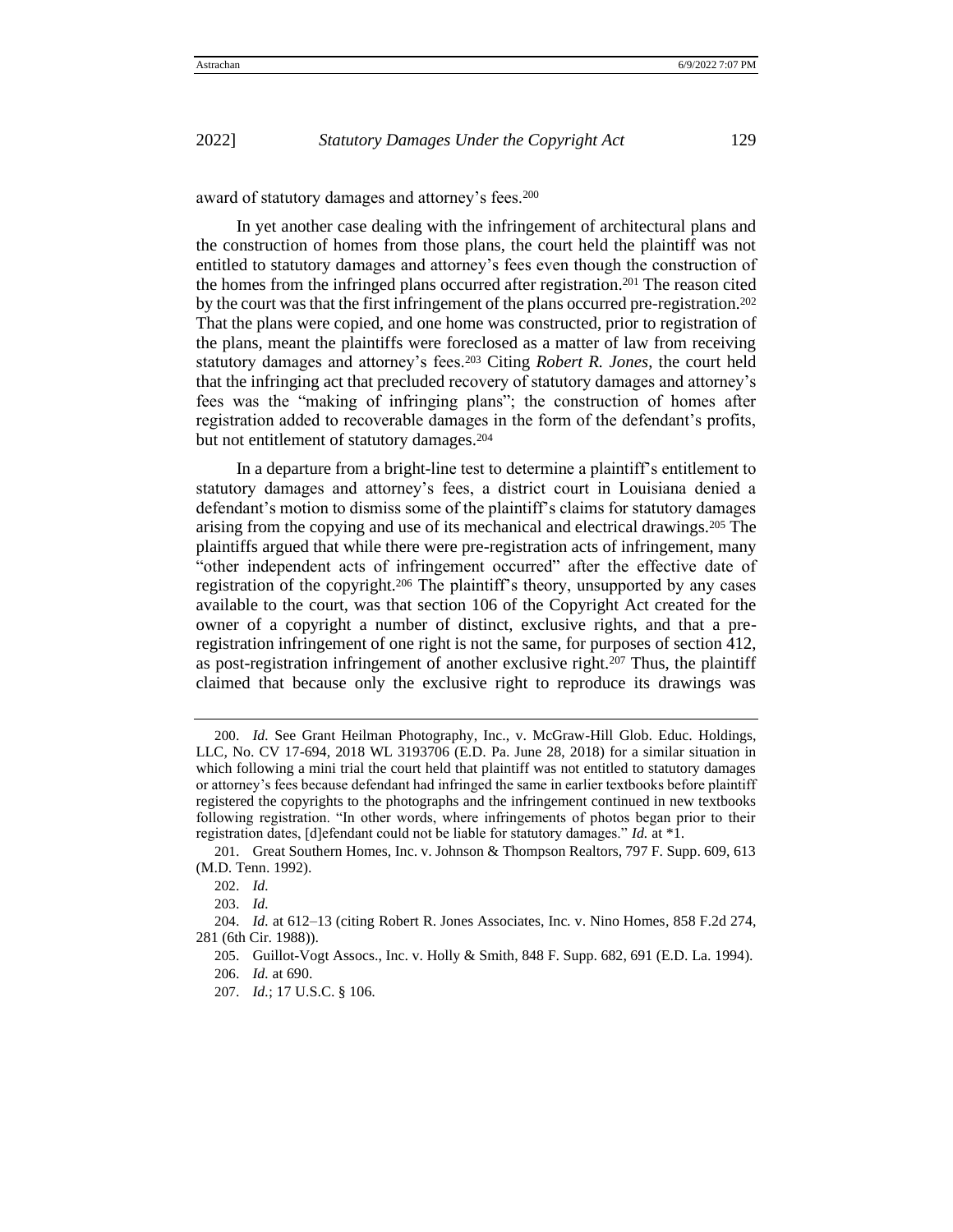infringed prior to registration, the exclusive rights to distribute and prepare derivative works were not infringed prior to registration as those acts occurred after registration.<sup>208</sup> Not only was the court unable through its own research to find any case to support plaintiff's theory, the plaintiff failed to cite any such cases in its six submitted memoranda.<sup>209</sup> The court wrote, "Indeed, every case that this [c]ourt has reviewed or been referred to has denied the award of statutory damages where preregistration infringement occurred and registration was more than three months after publication."<sup>210</sup>

Nevertheless, the court held that all unresolved issues must be resolved in favor of the non-movant in a Rule 12(b)(6) motion, and for this reason the court was reluctant to dismiss defendant's claim at that time.<sup>211</sup> The court held that it could find no cases to support plaintiff's theory of separate acts supporting entitlement to statutory damages and attorney's fees, it also could not find "any case directly on point with the instant one."<sup>212</sup> This reasoning is inexplicable and likely served to prolong the litigation and increase costs.

In *Parfums Givenchy Inc. v. C & C Beauty Sales, Inc.*, the court found that infringement of a copyright, a package design, began in February 1992, when the registration of the infringed work occurred "more than three months after first publication," and that "the infringing importation [of the package] first occurred after the date of first publication and before the effective date of registration."<sup>213</sup> Despite the court's fact finding as to the timing of commencement of the infringement and registration of the work, the plaintiff argued to the court that section 412(2) did not preclude an award of statutory damages and attorney's fees on the grounds that section 602(a) provides that unauthorized importation of copies is an act of infringement.<sup>214</sup> The plaintiff argued, without success, that the importation of product that occurred after registration was a separate act, not a continuing act from the defendant's first act of infringement.<sup>215</sup> The court found the plaintiff's effort to distinguish these different rights infringed to be without merit; the infringing importation began before registration and continued after registration, but the critical issue is that the infringement was of the same work by using the same copyrighted material.<sup>216</sup> Other courts under similar circumstances

<sup>208</sup>. *Guillot-Vogt*, 848 F. Supp. at 690.

<sup>209</sup>*. Id.* at 691.

<sup>210</sup>. *Id.*

<sup>211</sup>*. Id.* 

<sup>212</sup>. *Id.*

<sup>213</sup>. 832 F. Supp. 1378, 1393 (C.D. Cal. 1993).

<sup>214</sup>. *Id.*; 17 U.S.C. § 602(a).

<sup>215</sup>. *Parfums Givenchy, Inc*., 832 F. Supp. at 1393.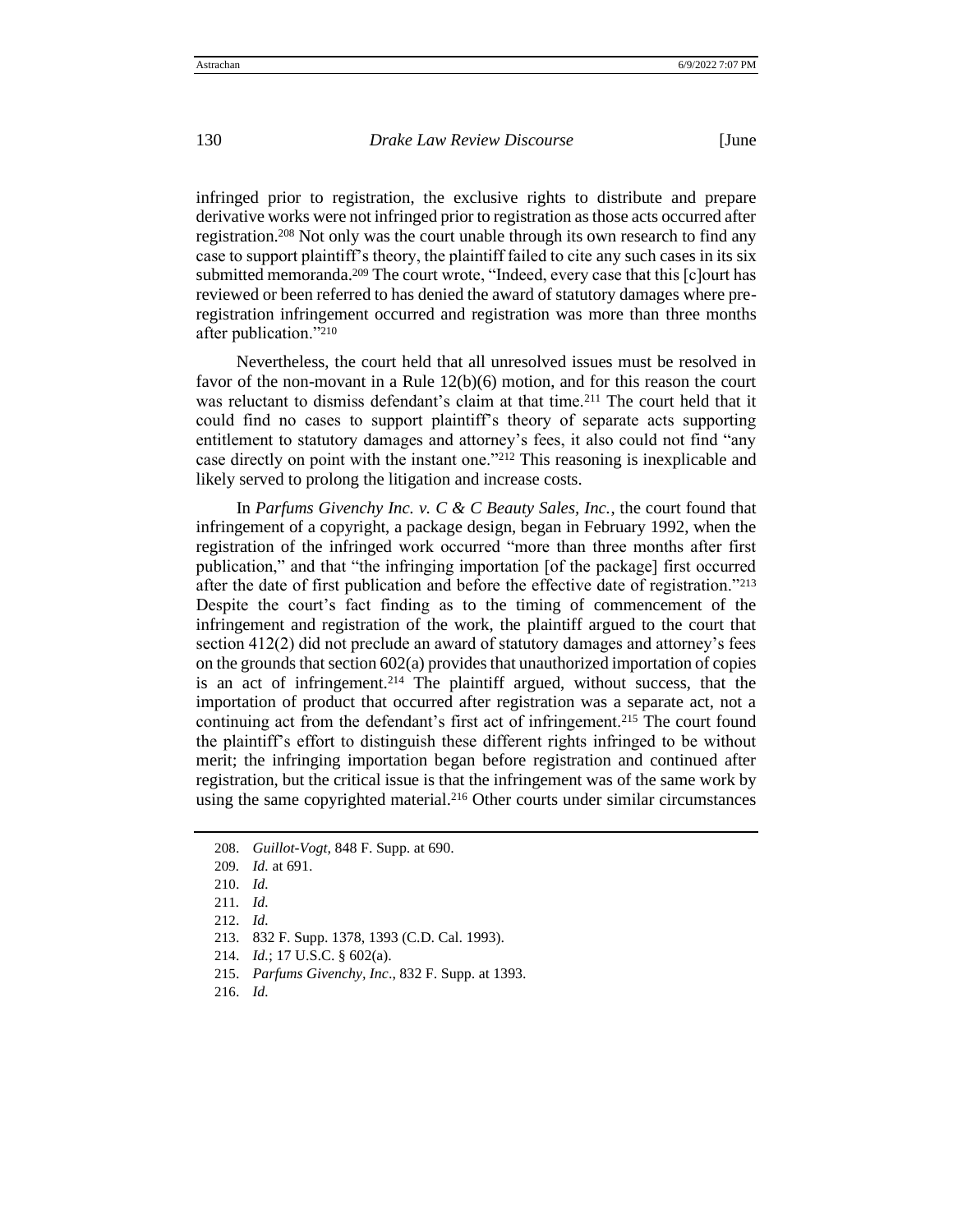have failed to find separate acts of infringement, instead holding that the acts complained of were continuing from a date prior to registration.<sup>217</sup>

The *Parfums Givenchy* court, discussing the effect of so-called separate acts of infringement on the application of section 412(2), quoting from *Singh v. Famous Overseas, Inc.*, held:

The word "infringement" can be used in two senses. As noted, it can mean both a single act of infringement, and it can also mean several or continuous or repeated acts of infringement. However, it would be peculiar if not inaccurate to use the word "commenced" to describe a single act. That verb generally presupposes as a subject some kind of activity that begins at one time and continues or reoccurs thereafter.<sup>218</sup>

In a pained contortion of section 412, the Second Circuit Court of Appeals has, in *Troll Co. v. Uneeda Doll Co.,* accepted and adopted an exception to the ongoing series of infringing acts adopted by almost all courts.<sup>219</sup> In a case in which the holder of a restored copyright attempted to enforce its rights against a reliance party,<sup>220</sup> it held:

The legislative history of section 104A suggests that Congress understood section 412 to mean that a post-registration act of infringement will not be deemed to have commenced before registration if the infringing activity ceased for an appreciable period of time. In such a case, the copyright owner could recover statutory damages and attorney's fees for that new, postregistration act of infringement.<sup>221</sup>

In so holding, the court would appear to have recognized the lapse of copyright as beneficial to the work's owner, providing it with a second bite of the apple upon its registration of copyright. The court attempted to define what was meant through the term "continuing infringement" as a defendant's infringement that is ongoing without more than "trivial interruption";<sup>222</sup> it went on to define a

<sup>217</sup>. *See, e.g*., Mason v. Montgomery Data, Inc., 741 F. Supp. 1282, 1286 (S.D. Tex. 1990), *aff'd*, 967 F.2d 135 (5th Cir. 1992); Whelan Assocs., Inc. v. Jaslow Dental Lab., Inc.*,* 609 F. Supp. 1325, 1331 (E.D.Pa.), *aff'd on other grounds*, 797 F.2d 1222 (3d Cir. 1986), *cert. denied,* 479 U.S. 1031 (1987).

<sup>218</sup>. *Parfums Givenchy, Inc.,* 832 F. Supp. at 1394 (quoting Singh v. Famous Overseas, Inc., 680 F. Supp. 533, 535 (E.D.N.Y 1988)).

<sup>219</sup>. 483 F.3d 150, 158–59 (2d Cir. 2007).

<sup>220</sup>. 17 U.S.C. § 104A ("[A]ny person who owns a copyright in a restored work or an exclusive right therein may file with the Copyright Office a notice of intent to enforce that person's copyright or exclusive right or may serve such a notice directly on a reliance party.").

<sup>221</sup>. *Troll Co*., 483 F.3d at 158–59.

<sup>222</sup>. *Id.* at 159.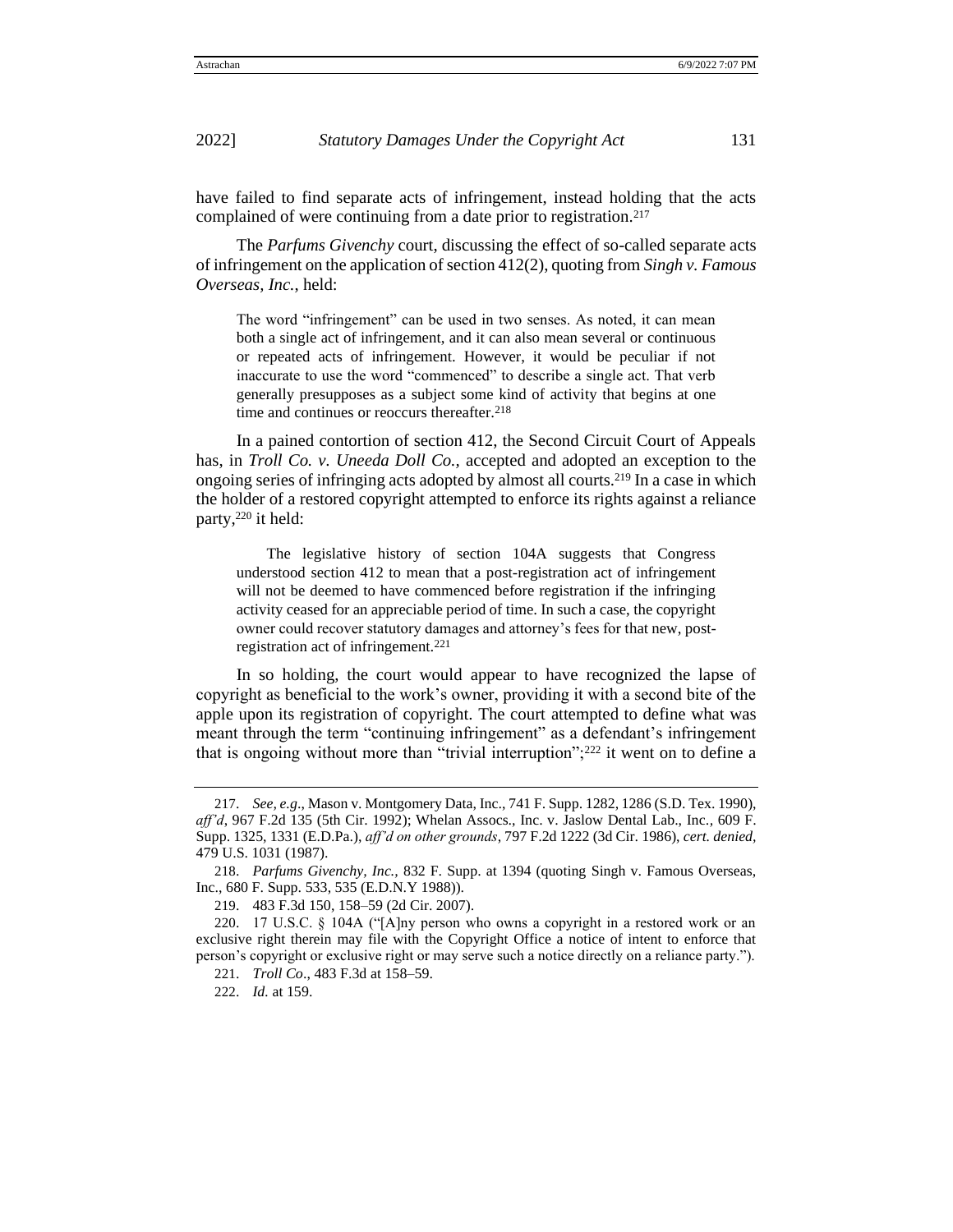"non-trivial period of time", by reference to the defendant's acts as nine or ten years.<sup>223</sup> And while the *Troll* court injected equity into its approach on the basis that it would be unfair for a defendant who was of the belief the work was in the public domain until receiving notice was restored under section  $104A$ ,<sup>224</sup> there is little apparent support in the legislative history, other than the statement of the chair of the House Subcommittee on Intellectual Property and Judicial Administration, referring to "reliance party" status under section 104A(4):

A key to the reliance party status under this provision is the requirement that the person have continued to engage in the described conduct. This requirement incorporates the continuing infringement doctrine and is also relevant to section 104A(4) concerning statutory damages and attorney's fees. Under this doctrine and section 104A, the defendant must have engaged in an ongoing series of acts. Cessation of that activity for an appreciable period of time will deprive one of reliance party status.<sup>225</sup>

The *Troll* case, was different than all other cases that preceded it however, as it involved the restoration of a lost copyright and a defendant's claim it was a reliance party under section 104A and, for this reason, it should not be considered an acceptable departure from application of the bright-line test holding preregistration infringement disqualifies a plaintiff from seeking statutory damages and attorney's fees.<sup>226</sup> Indeed, other courts in the Second Circuit consider the very particular circumstances present in *Troll* relating to restoration of a work in the public domain:

The Second Circuit's holding in *Troll* does not enable U2 Home to avoid the bright-line stricture of [s]ection 412. *Troll* is inapposite. In *Troll,* the plaintiff sought to enforce its recently restored copyright in a line of dolls. The defendant had begun to copy the plaintiff's dolls at a time when the copyright was in the public domain. Defendant subsequently ceased copying the dolls for nearly a decade, during which time the plaintiff restored its copyright. Defendant then resumed its copying.<sup>227</sup>

*Troll* is the only Second Circuit decision holding that section 412 is avoided, and statutory damages and attorney's fees are available, where the infringing

<sup>223</sup>. *Id.*

<sup>224</sup>. 17 U.S.C. § 104A.

<sup>225</sup>*. Troll Co.,* 483 F.3d at 158 (quoting 140 *Cong. Rec.* E2263–64 (Oct. 8, 1994) (statement of Rep. William J. Hughes)).

<sup>226</sup>. *Id.* at 152.

<sup>227</sup>. U2 Home Ent., Inc. v. Hong Wei Int'l Trading, Inc., No. 04 CIV.6189 JFK, 2008 WL 3906889, at \*15 (S.D.N.Y. Aug. 21, 2008).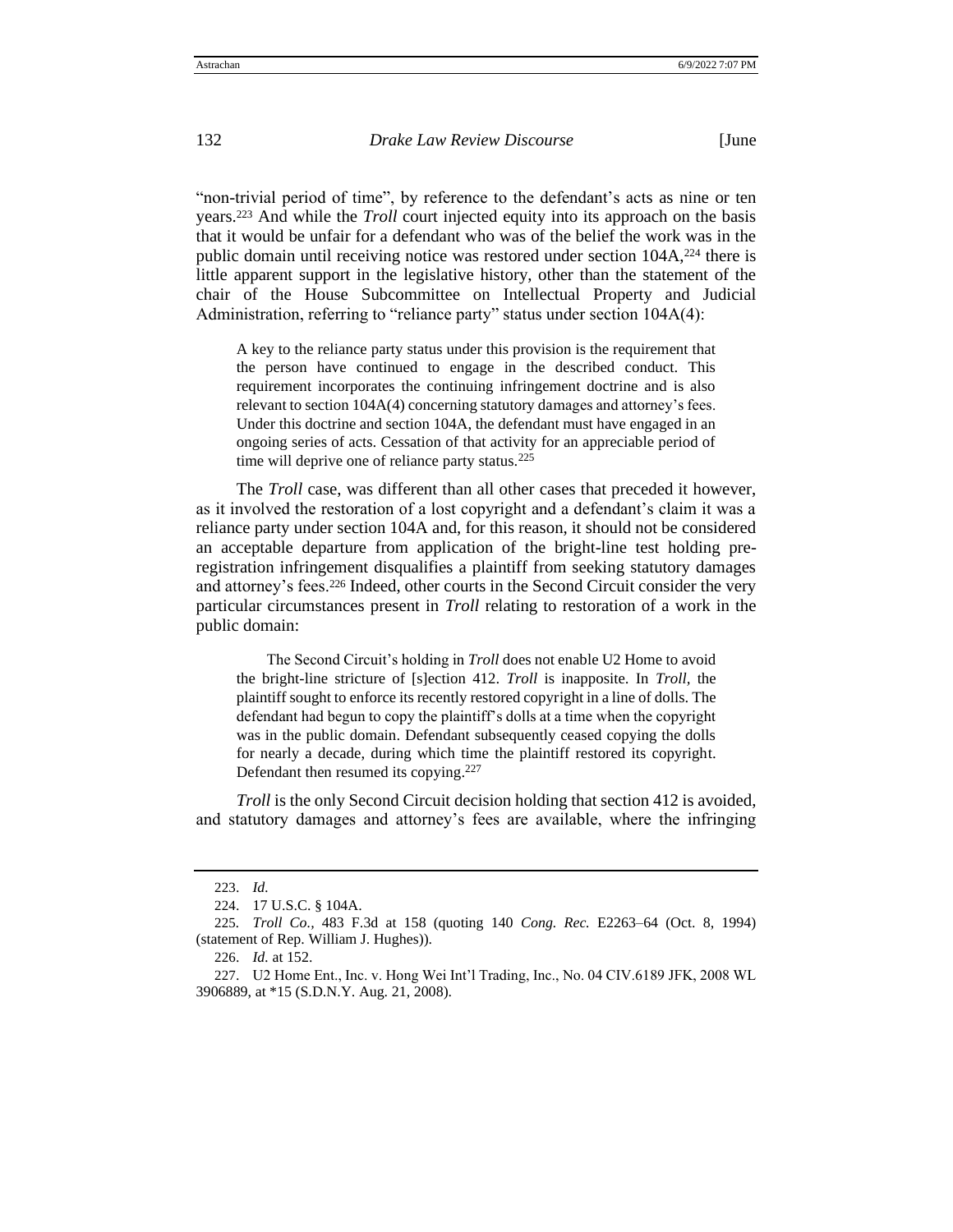activity ceased for an appreciable period of time and then began anew.<sup>228</sup> These circumstances are, however, very particular to a work such as the Troll dolls, that entered the public domain due to lack of a statutory copyright notice, and then found their copyright restored under section 104A.<sup>229</sup> However, even accepting that cessation of infringement for an "appreciable period of time" could allow recovery of statutory damages and attorney's fees, even when infringement commenced prior to registration, at least one court in the Southern District of New York held that a period of infringement of between "eight days to slightly more than ten years" would not be considered an appreciable period of time and permit entitlement to statutory damages and attorney's fees.<sup>230</sup>

## IX. CONCLUSION

It is the burden of the party seeking attorney's fees and statutory damages to prove that the timing of the registration, and the infringement of the copyright, comply with the requirements of section 412.<sup>231</sup> Almost every court to consider the question of whether statutory damages and attorney's fees are barred when an infringement began prior to registration and continued after registration have dealt with the question in a rather sharp and decisive manner, applying as some courts in the Second Circuit have, a so-called bright-line rule.<sup>232</sup> By that rule, in order to be entitled to statutory damages and attorney's fees under sections 412, 504, and 505, the plaintiff seeking such extraordinary remedies must establish to the court's satisfaction that the defendant's infringing use commenced after the effective date of the plaintiff's registration or within a three month grace period in the case of a published work.<sup>233</sup> Courts have held, "Section 412 leaves a court 'no room for discretion, mandating that no attorney's fees or statutory damages be awarded so

230. Solid Oak Sketches, LLC v. 2K Games, Inc., No. 16CV724-LTS, 2016 WL 4126543, at \*3 (S.D.N.Y. Aug. 2, 2016) (citing *U2 Home Ent., Inc.*, 2008 WL 3906889, at \*15).

231. *See* Wilson v. Brennan, 666 F. Supp. 2d 1242, 1264 (D.N.M. 2009).

232. *Solid Oak Sketches, LLC*, 2016 WL 4126543 at \*7; *U2 Home Ent., Inc.*, 2008 WL 3906889, at \*15.

233. Ushodaya Enters., Ltd. v. V.R.S. Int'l, Inc., 64 F. Supp. 2d 352, 353 (S.D.N.Y. 1999), *aff'd*, 2 F. App'x 128 (2d Cir. 2001); Robert R. Jones Assocs., Inc. v. Nino Homes*,* 858 F.2d 274, 281 (6th Cir. 1988); Mason v. Montgomery Data, Inc., 967 F.2d 135, 144 (5th Cir. 1992); Qualey v. Caring Ctr. of Slidell, 942 F. Supp. 1074, 1075 (E.D. La. 1996); Parfums Givenchy, Inc. v. C & C Beauty Sales, Inc*.*, 832 F. Supp. 1378, 1393 (C.D. Cal. 1993); Cognotec Servs., Ltd. v. Morgan Guar. Trust Co. of New York*,* 862 F. Supp. 45, 52 (S.D.N.Y. 1994); Singh v. Famous Overseas, Inc., 680 F. Supp. 533, 535 (E.D.N.Y 1988); Bouchat v. Bon-Ton Dep't Stores, Inc., 506 F.3d 315, 331–32 (4th Cir. 2007); Livingston v. Art.com, Inc., No. 13-CV-03748-JSC, 2014 WL 3404722, at \*2 (N.D. Cal. July 11, 2014); Johnson v. Univ. of Va., 606 F. Supp. 321, 325 (W.D. Va. 1985).

<sup>228</sup>. *Troll Co.*, 483 F.3d at 159.

<sup>229</sup>. 12 U.S.C. § 104A(h)(6)(c).